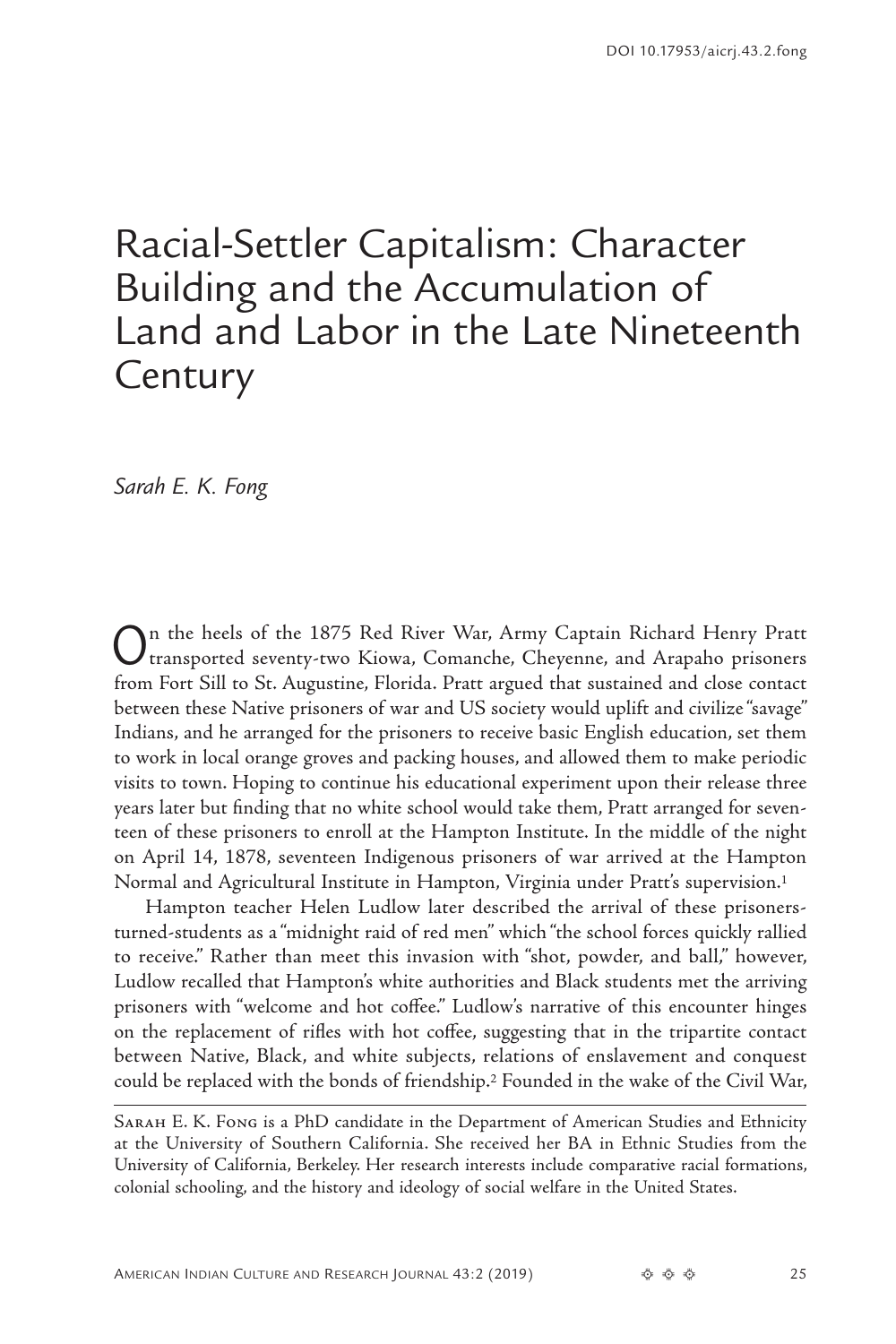<span id="page-1-0"></span>the Hampton Institute formalized northern social reformers' belief that industrial education could prepare African Americans for proper and productive citizenship. A decade after the school's founding, the arrival of Kiowa, Cheyenne, and Arapaho prisoners of war evidenced social reformers' belief that assimilationist schooling could incorporate Native peoples into the body politic as well. The possibility of replacing violence with belonging, however, rested upon Black and Native peoples' willingness to craft themselves as proper liberal subjects and productive citizens. Toward these ends, the Hampton Institute constructed a model of industrial-moral education that pivoted on "character building" and the adoption of dominant social norms, ethics, and values.

Helen Ludlow's unpublished manuscript reflects larger shifts in late-nineteenthcentury modes of capitalist development that sought to retain access to Black labor and Indigenous land without recourse to enslavement and war. As slavery gave way to nominal freedom and the close of the frontier loomed, social reformers and policy makers turned to industrial schooling as a key mechanism to manage the nation's sociogeographic boundaries and promote capitalist development. Schools for Black and Native students proliferated throughout the late nineteenth and early twentieth centuries at the behest of philanthropic and state agencies. Although the history of Black industrial education unfolded alongside the development of residential boarding schools for Native youth, the historical and ideological connections between the two have not been explored in depth. Instead, historians of African American and Native American schooling often frame institutions such as the Hampton Institute and the Haskell Indian Industrial Institute (located in Lawrence, Kansas) as discrete historical objects and analyze them through the frameworks of racialization and colonization, respectively. Placing these two institutions alongside one another, I theorize their shared contributions to US structures of racial capitalism and settler capitalism.

Relational study of Hampton Institute and Haskell Institute requires more than simply adding Native American schooling experiences to existing analyses of racially segregated and unequal schooling. Instead, the juxtaposition of Hampton and Haskell requires an attention to the ways in which US histories of racialization and colonization are both overlapping and incommensurate.[3](#page-19-0) Challenging the tendency of race theorists to collapse Native peoples' struggles into a broad conception of antiracist activism, Jodi Byrd contends that racialization and colonization are, in fact, distinct processes. The conflation of the two, Byrd argues, "masks the territoriality of conquest" and limits our ability to perceive Native nations' assertions of autonomous peoplehood[.4](#page-19-0) Thus, to fully account for US histories of colonization and Indigenous peoples' struggles for self-determination, we must attend to "territory as analytic."[5](#page-19-0) That is, we must address the historical and ongoing processes of territorial dispossession that shape Indigenous and non-Indigenous lives in what is currently called the United States. In our efforts to untangle the histories of racialization and colonization in the United States, Byrd proposes that we conceive of the two as distinct, yet "concomitant global systems" of power that "secure white dominance through time, property, and notions of self."[6](#page-19-0) Keeping in mind the distinct, yet imbricated nature of race and colonization, I adopt a relational approach to analyze how late-nineteenth-century social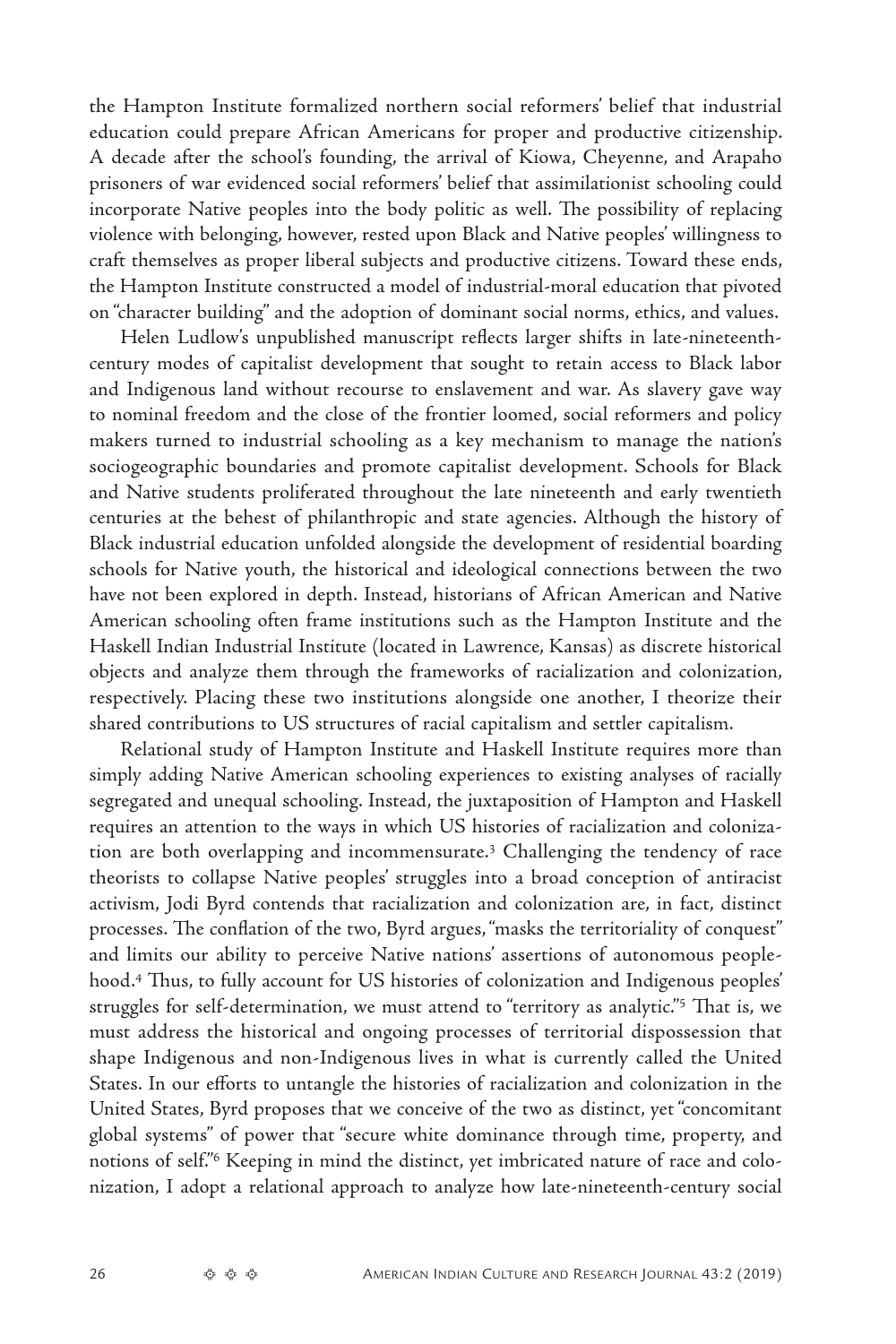<span id="page-2-0"></span>reformers constructed discourses of race and indigeneity in relation to land, labor, and "notions of self."[7](#page-19-0)

Bridging scholarship on racialization and colonization, this article theorizes the concept of racial-settler capitalism as an intervention into prevailing approaches to racial capitalism and settler capitalism. My conception of racial-settler capitalism emphasizes, first, that the development of capitalist relations in the United States depended upon both the exploitation of racialized labor and the accumulation of Indigenous lands. Second, I emphasize how the violent relations of racial-settler capitalism are remade through attempts to cultivate consent and desire among Africandescended and Indigenous peoples. Racial capitalism and settler capitalism are often approached as analytically and temporally distinct processes. Prevailing conceptions of racial capitalism (exemplified by chattel slavery and its legacies) prioritize the devaluation of racialized life and the subordination of racialized labor.

Theories of settler capitalism, on the other hand, foreground the ways in which Indigenous peoples have experienced territorial dispossession and genocide in the interest of land accumulation and exploitation. Rather than hold these analytics apart, I bring them together to consider how racial capitalism and settler capitalism converge and diverge under the rubrics of industrial schooling and self making.[8](#page-20-0) A relational approach to Black and Native schooling experiences reveals that racialized labor exploitation and territorial accumulation are imbricated processes that do not exist apart from one another.

Helen Ludlow's description of industrial schooling as an alternative to racial and colonial violence obscures the forms of coercion inherent to the cultivation of the liberal, individual self. Like other school officials, Ludlow described character building and the cultivation of the self as a departure from earlier practices of enslavement and genocide. Through the development of good character, they argued, Black and Native people could become proper liberal subjects worthy of freedom and citizenship. Scholars such as Saidiya Hartman and Thomas Biolsi have shown, however, that the liberal self is both an object and method of racial-colonial subjugation. Theorizing the continuities between slavery and freedom, Hartman examines the "strategies of individuation" that constitute liberal individualism and the rights-bearing subject.[9](#page-20-0) The modes of individualization that rose to prominence in the wake of emancipation at once recognized Black personhood (albeit in a highly limited manner) and sought to regulate freed peoples' expressions of human subjectivity. Through pedagogical manuals, employment contracts, and agricultural reports on labor productivity, Reconstruction-era social reformers encouraged freed people to internalize the onceexternal forms of compulsion and discipline that structured chattel slavery. In place of literal ownership and spectacular forms of violence, reformers insisted that cultivation of conscience and personal responsibility would drive freed people to labor through the force of their own morals, ethics, and desires. In this way, Hartman argues, "the emancipatory discourses of rights, liberty, and equality" associated with liberal personhood are not, in fact, liberatory. Instead, they "instigate, transmit, and effect forms of racial domination" through the internalization of discipline and subjection.[10](#page-20-0)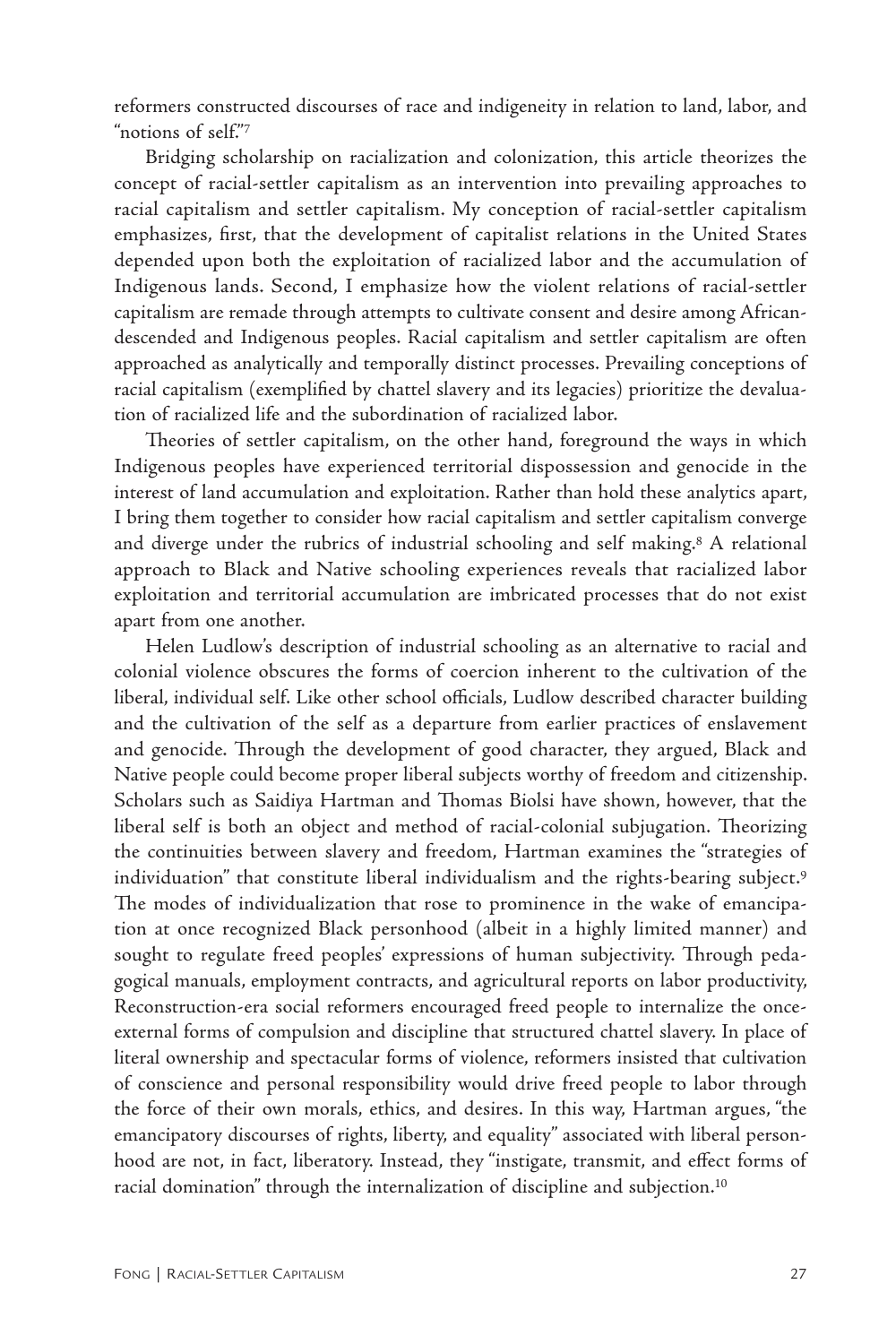<span id="page-3-0"></span>In related fashion, late-nineteenth-century federal Indian policy appeared to turn away from military campaigns to focus instead on "civilization" policies and the cultivation of modern subjects. Rather than inaugurate democratic relations between Native people(s) and settler governments, however, civilization policies targeted Indigenous peoples' conceptions of self in efforts to unravel tribal governance and collective landholding. By 1885, for instance, the Indian Wars were over and the Lakota people had been relocated to the Great Sioux Reservation. Despite the apparent end of military conflict, however, the Lakota people remained incompletely colonized. They were, Thomas Biolsi contends, pacified militarily but not internally[.11](#page-20-0) Lakota peoples' selfconceptions and social relations continued to operate outside of normative US forms of individualism. As a result, Lakota people could not easily be inscribed into the government's administrative structures or the market economy. In order to exercise greater control over the Lakota people, the federal government devised administrative techniques that aimed to construct individuals with "specific practical, recordable, and predictable identities and self-interests.["12](#page-20-0) These administrative policies included property ownership, competency status, blood quantum, and recorded genealogy. By enforcing new ways of knowing oneself and others, the federal government aimed to produce what Biolsi calls "bureaucratically knowable and recordable individuals" whose self-interest could be predicted and manipulated by officials.<sup>[13](#page-20-0)</sup>

Hartman's and Biolsi's insights into the violence and coercion of liberal individualism reveal the continues between industrial-moral schooling and the violence of enslavement and genocide. Rather than a pedagogy oriented towards radical freedom, autonomy, and self-determination, character building was one among a range of strategies that aimed to internalize racial and colonial relations of force. Through course materials, manual labor, and ritual activity, character building sought to direct the morals, desires, and behaviors of Black and Native students towards productive labor, extraction, and accumulation. Advocates of industrial-moral schooling proposed that character building would compel Black laborers to work not by the threat of the lash, but rather through the force of their own will. Additionally, study of the Mohonk Conference proceedings reveals that school authorities suggested that reforming Indigenous subjectivities through capitalist ethics of labor and liberal regimes of private property might make Indigenous territories available for sale and settlement.

Through a relational analysis of the Hampton Normal and Agricultural Institute in Virginia and the Haskell Indian Industrial Institute in Kansas, I argue that the notion of "character building" reflected an evolution of US racial-settler capitalism that increasingly relied upon the apparent consent or acquiescence of racialized and colonized subjects in the processes of labor exploitation and territorial acquisition. An analysis of school newspapers and the proceedings of philanthropic conferences attended by school authorities indicates that Northern social reformers turned to the cultivation of self-governing Black and Native subjects as a method of racial and colonial governance that simultaneously sought to suspend state violence and preclude Black and Native resistance to racial subordination and territorial occupation within the structures of industrial capitalism.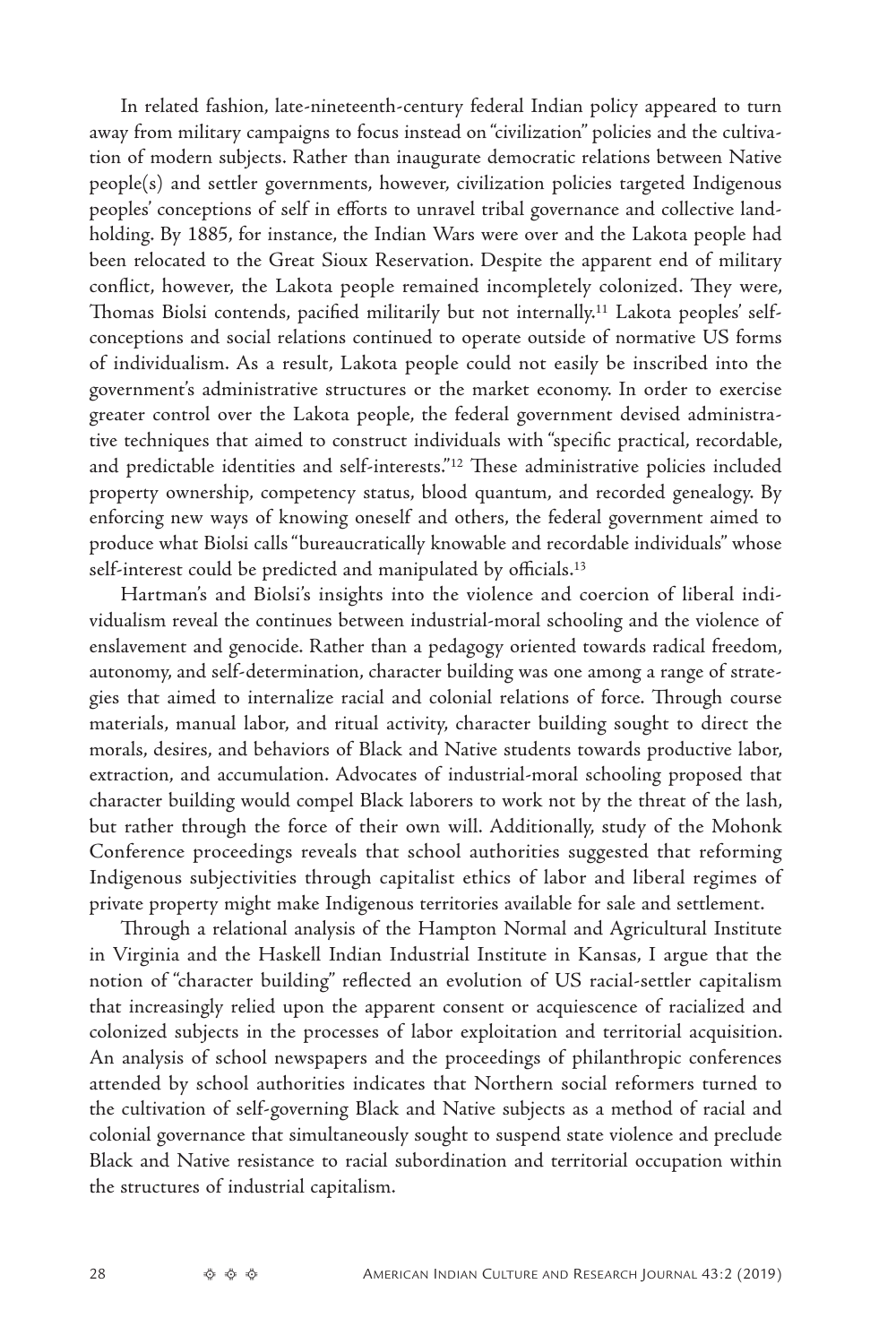<span id="page-4-0"></span>I first develop the concept of racial-settler capitalism by reading Indigenous perspectives on capitalist development into prevailing conceptions of racial capitalism. Second, I locate the histories of Hampton and Haskell within the larger historiographies of African American and Native American schooling, respectively. Next, I detail the ways in which character building deployed the cultivation of the individual to accrue racialized labor. Finally, I explore how character building proposed to make Indigenous territories available for settlement and sale.

# RACIAL-SETTLER CAPITALISM

I use the term *racial-settler capitalism* to name the ensemble of economic and ideological structures which work to accumulate both racialized labor and Indigenous territories for the profits of the dominant classes in the Americas. In the United States, the historical processes that inaugurated the accumulation of labor and land followed divergent, if often entangled, trajectories. Chattel slavery facilitated the violent accumulation of Black labor through the middle of the nineteenth century only to be replaced by sharecropping, convict leasing, and tenant farming in the late nineteenth and twentieth centuries. On the other hand, policies of extermination, unlimited war, forcible removal, and allotment worked to accumulate Indigenous territories and undermine Indigenous socialities[.14](#page-20-0) Rather than position land and labor as analytically distinct, however, I suggest that industrial school authorities enforced an ethical framework that sought to make both labor and land available for accumulation and exploitation through the cultivation of good character and the production of "social separateness.["15](#page-20-0)

Jodi Melamed argues that racial capitalism works to "invalidate the terms of relationality" and "separate forms of humanity so that they may be connected in terms that feed capital.["16](#page-20-0) In the context of late-nineteenth-century industrial schools, social separateness and integration into the processes of industrial capitalism were arranged along multiple lines. First, school authorities advised Black students to accept Jim Crow segregation as inevitable. They counseled students to refrain from protesting segregation and instead patiently await a future in which Black and white people would be social and political equals. Second, the organization of Hampton's social fabric and the speeches of authorities associated with both schools reveal a racial imaginary that positions Black and Native peoples as racially distinct populations. Hampton's Black and Indigenous students were housed in separate dormitories and taught in separate classrooms. More broadly, the speeches and publications of social reformers tended to omit any significant historical or contemporary exchanges between African-descended and Indigenous peoples in the Americas.

Most importantly for the purposes of this article, however, are the ways that character building sought to invalidate forms of human relationality that exceeded the foundational terms of capitalism. Character-building discourses encouraged Hampton and Haskell students to understand themselves and relate to others primarily as laborers and (aspiring) property owners. Defining good character, in part, as the performance of industrious labor and the desire to own land as property, industrial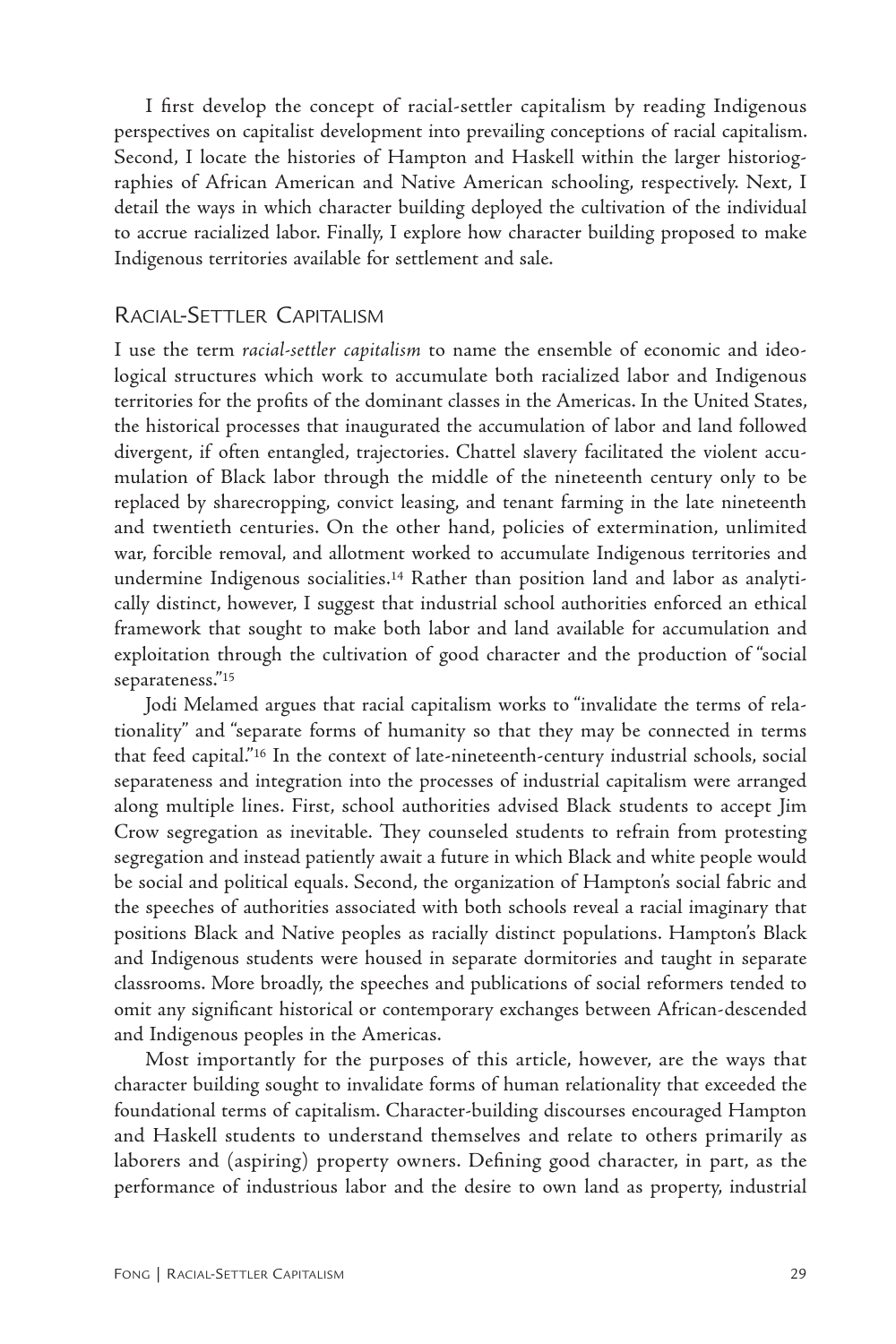<span id="page-5-0"></span>school officials endeavored to narrow Black and Indigenous students' conceptions of self, as well as their relationship to their peers and the land. Insisting that students cultivate themselves through dominant conceptions of citizenship, labor, and property, Hampton and Haskell directed students to relate to themselves and others "in terms that feed capital."[17](#page-20-0)

My conception of land and labor exploitation is indebted to theories of racial capitalism, which identify the fundamentally racial nature of labor exploitation, and Indigenous studies scholarship, which brings into relief the centrality of land to capitalist processes. According to Cedric Robinson, stratifications between labor and capital are organized by racial difference such that racialized lower classes provide the labor and resources necessary for the accumulation of wealth by the ruling classes.[18](#page-20-0) For Robinson, the term *racial capitalism* identifies the imbrication of capitalist production and the differential valorization of racialized life. Dating back to feudal Europe, these patterns of racial differentiation achieved global scope through European exploration and colonization[.19](#page-20-0) In this way, racial capitalism is inherently a colonial and imperial project. The enslavement of captive Africans played a vital role in the proliferation of such racialized labor relations, forming what W. E. B. Du Bois characterized as the foundation of "modern commerce and industry.["20](#page-20-0) Even beyond the abolition of slavery, however, racial capitalism relies upon the continued accumu-lation of labor through both violent and seemingly democratic means.<sup>[21](#page-20-0)</sup> According to Nikhil Pal Singh, "in no period has racial domination not been woven into the management of capitalist society."[22](#page-20-0)

In addition to devaluing racialized life so as to reduce it to a labor resource, capitalist development in the Americas has consistently relied upon the accumulation and dispossession of Indigenous territories. By joining accumulation and dispossession, I call attention to the historic and ongoing relations between Indigenous peoples and the territories of what is currently the United States. To speak of the accumulation of land which made possible the expansion of the nation and the growth of the capitalist economy without accounting for the dispossession of Indigenous peoples is to enact a *terra nullius* argument; that is, to erase the fact of Indigenous life prior to settlement[.23](#page-20-0) Indeed, as Jodi Melamed argues, capitalism "seeks to expropriate for capital the entire field of social provision," including land, work, education, and health.[24](#page-20-0) According to Glen Coulthard, Indigenous peoples in the United States and Canada have experienced capitalist development primarily through the dispossession of territory, rather than through proletarianization.[25](#page-20-0) Like the exploitation of racialized labor, the accumulation and dispossession of territory is best understood as a structuring element of racial-settler capitalism, rather than as a discrete and time-limited event. As Jodi Byrd, Alyosha Goldstein, Jodi Melamed, and Chandan Reddy argue, dispossession plays a "constitutive and continuing" role in the formations of US capitalism and colonization.[26](#page-20-0) Furthermore, as Joanne Barker makes clear in her analysis of imperialism, racism, and debt, "dispossession is not anecdotal but formative" in the development of US capitalism.[27](#page-20-0) The accumulation and dispossession of Indigenous territories provides the ground on which to develop extractive and racialized economies in the Americas[.28](#page-20-0)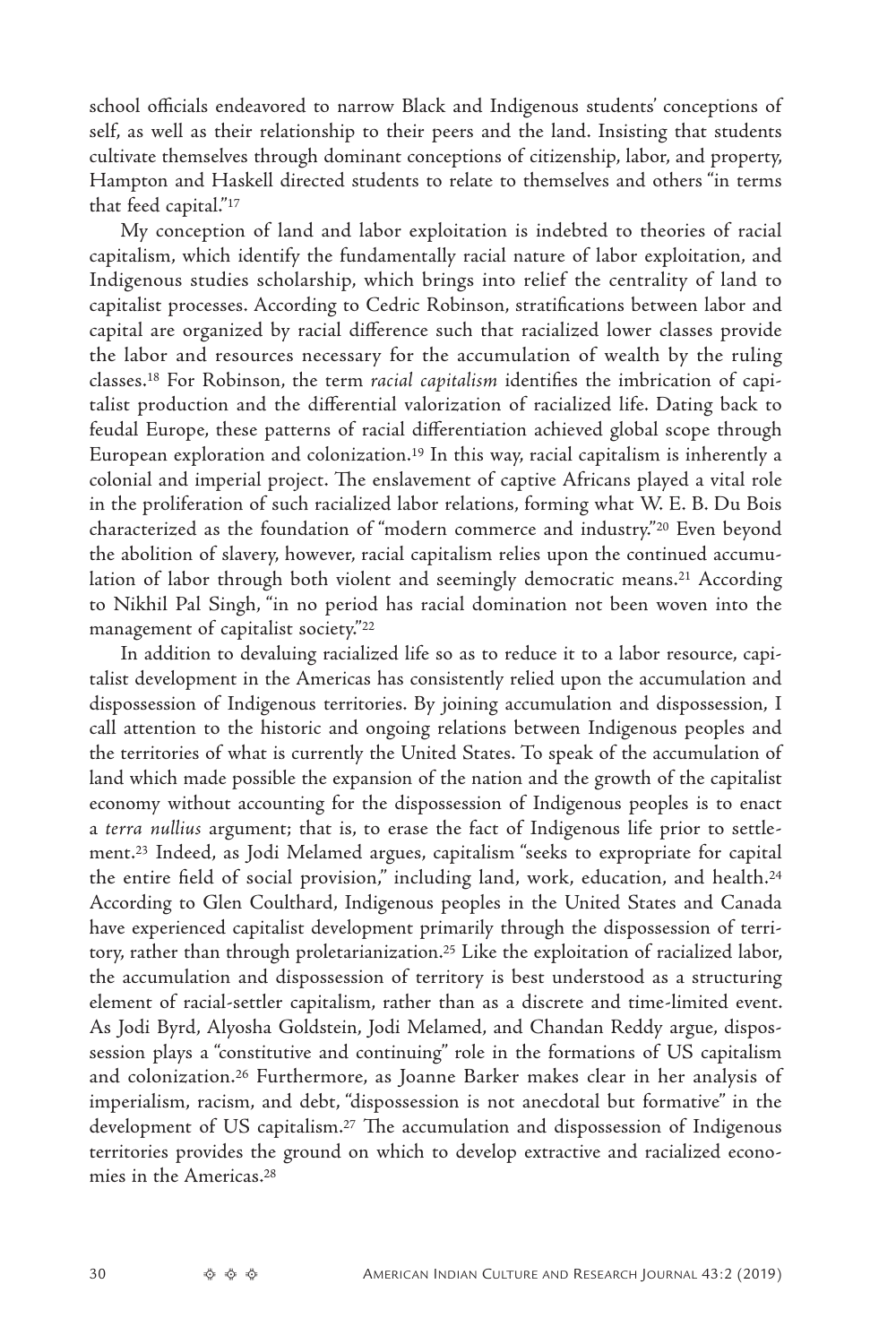<span id="page-6-0"></span>Attending to Hampton and Haskell's character-building curricula reveals how Northern social reformers' conception of self making sought to ensure the accumulation of land and labor in the aftermath of slavery and removal. Suggesting that "good character" hinged upon diligent labor and the acknowledgment of property relations, Hampton and Haskell sought to cultivate Black and Native subjects who would fill their prescribed role as laborers, and, in the case of Indigenous peoples, would forego their collective relations to land. Approaching industrial boarding schools as drivers of racial-settler capitalism requires us to explore the histories of African American and Native American education—not as discrete historical threads, but as imbricated, related processes.

### African American and Native American Schooling

Educational historians frequently position the Carlisle Indian Industrial Institute in Pennsylvania as the first site of what became a nationwide network of off-reservation residential boarding schools funded by the federal government. Although some histories of off-reservation boarding schools nod to the Hampton school as a short-lived precursor to this federal system, few have substantively analyzed the ideological affinities between African American and Native American schooling in the late nineteenth century[.29](#page-20-0) Complicating this historiography, I locate the beginnings of federal Indian education in both the legacies of slavery and US wars of expansion. That is, rather than assume that Hampton was a forerunner of off-reservation boarding schools for Native students, I ask how Hampton's ideological and curricular models conditioned the formation of federal Indian boarding schools as they were expanding across the West. I suggest that holding African American and Native American schooling in tension with one another illuminates the mutual constitution of state efforts to manage both Black and Indigenous populations; juxtaposing Hampton (founded in 1868) and Haskell allows us to perceive the relationship between anti-blackness and settler colonialism anew, as they were refracted through late-nineteenth-century educational projects.

Hampton Institute's postwar curriculum reflects various tensions identified by historians of African-American schooling in the United States. Although education played a key role in defining freedom for both enslaved and freed people, in this era friction between the ideologies of Southern elites, Northern philanthropists, and Southern Black communities would mark many leading Black schools. Demonstrating a profound commitment to education, enslaved people and their descendants taught themselves to read despite laws against slave literacy; despite violent opposition, began a sustained project of establishing Black schools; and, as Reconstruction policies collapsed, they fought to maintain these schools.[30](#page-21-0) Northern social reformers, presenting themselves as benevolent supporters of Black education, marshalled their economic and political resources and redirected African American education in ways that served their own interests.[31](#page-21-0) With the influence of Northern philanthropists, industrial boarding schools adopted an accommodationist position that did not challenge the social and political structures of the South. Rather, they sought to normalize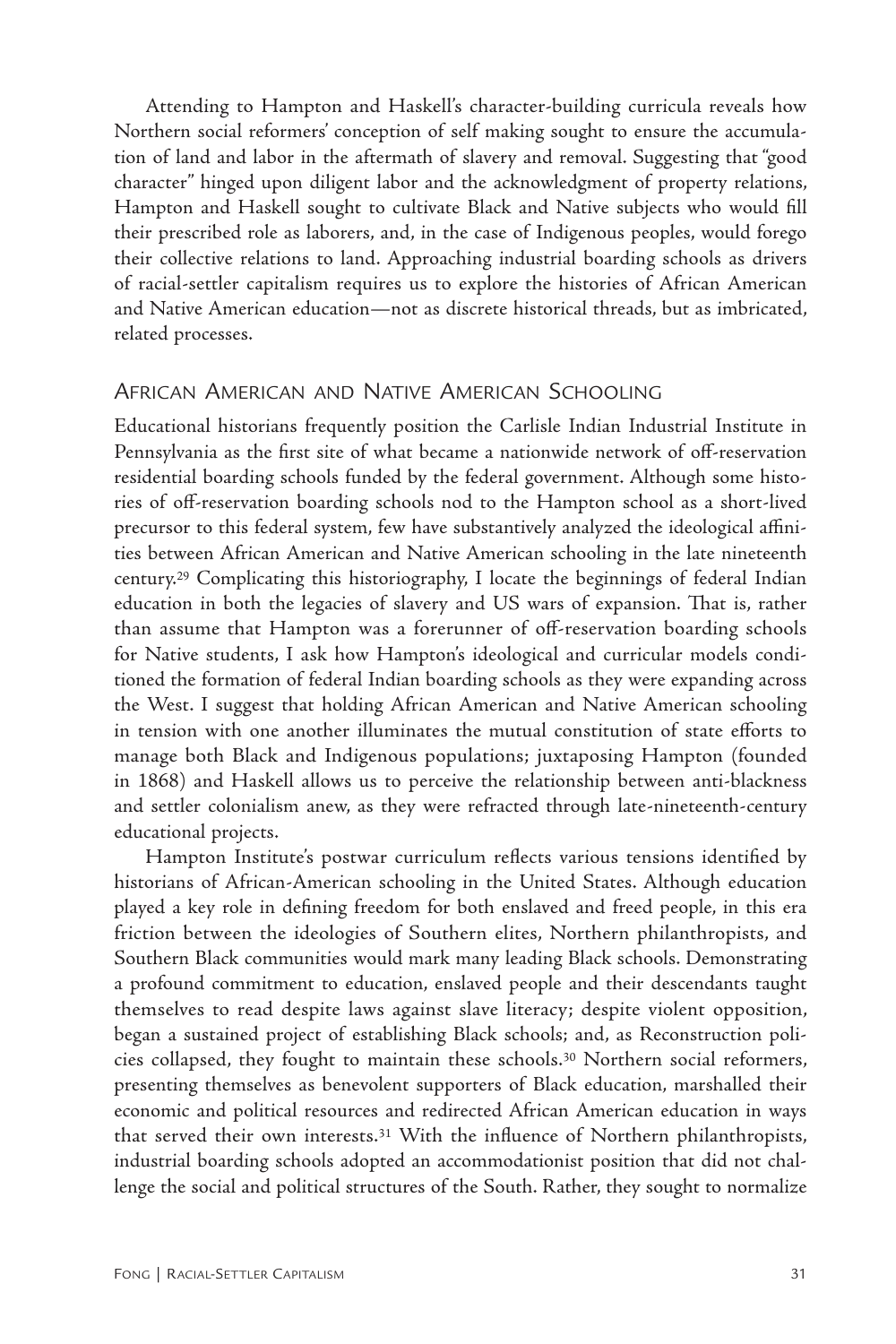<span id="page-7-0"></span>Southern economic structures, harmonize race relations, and, in turn, create the conditions for industrial growth and maximal profits.

Like many of his peers, Hampton founder Samuel Chapman Armstrong believed not in radical reform of Southern racial and economic structures, but rather in training freed men and women to take their place in Southern society as subordinated free laborers[.32](#page-21-0) Hampton school proposed to prepare freed people for proper citizenship with teacher training, manual labor, and moral education—what Armstrong often referred to as the education of "the head, the hand, and the heart." Towards these ends, Hampton offered courses such as bricklaying, carpentry, horseshoe making, and numerous other forms of agricultural and domestic labor. It is important to remember, however, that Black students continued to imbue the school with their own wide dreams of freedom, regardless of the narrow aims of Northern reformers and industrial school authorities.

A technique of racial and colonial governance suited to the post-slavery and postfrontier era in the South, the Hampton model of industrial education became a blueprint for Black and Native schools throughout the nation. First crafted in response to a newly freed Black population, Hampton school entered the arena of Indian affairs when it enrolled the prisoners held by Captain Pratt in 1878. Hampton's model of industrial and moral training fit well with the emerging consensus that federal Indian policy should prioritize education and assimilation as nonmilitary measures to subdue Native nations[.33](#page-21-0) Indigenous students enrolled in colonial schools were subjected to lessons and rituals that aimed to replace their cultural practices with those of dominant US society. In studies detailing the curricula and daily routine of industrial boarding schools, Native American studies scholars have cogently argued that this schooling functioned as a type of cultural warfare intended to dissolve Native nations as political, social, and landed entities.[34](#page-21-0) Upon arrival at school, for example, Native students were forced to dress in "citizens' clothing" and cut their hair. School authorities prohibited students from speaking Native languages or practicing their religious traditions. Ultimately, off-reservation boarding schools failed to achieve their mission of entirely erasing students' cultural practices, languages, religious beliefs, and tribal affiliations; as at Hampton, these students arrived with their own aspirations. They refused, resisted, and reappropriated that which did not serve them; they nurtured intertribal solidarities and pan-Indian affiliations which then would sustain many twentieth-century Indigenous political movements[.35](#page-21-0)

Within a year of Pratt's arrival at Hampton, he received federal approval to open the Carlisle Institute in Pennsylvania, a school that focused exclusively on the education and assimilation of Native American youth. By 1884, based on the apparent success of Hampton and Carlisle, Congress had appropriated funds to open three additional boarding schools for Native American youth: Genoa in Nebraska, Chilocco in Oklahoma, and Haskell in Kansas. The Haskell Institute was one of the largest off-reservation federal boarding schools. Although its first students arrived from the Ponca and Ottawa agencies, the school later enrolled Native youth from Oklahoma, Kansas, Nebraska, North and South Dakota, Minnesota, Michigan, and Wisconsin.[36](#page-21-0) Drawing on the Hampton model, Haskell's curriculum emphasized industrial and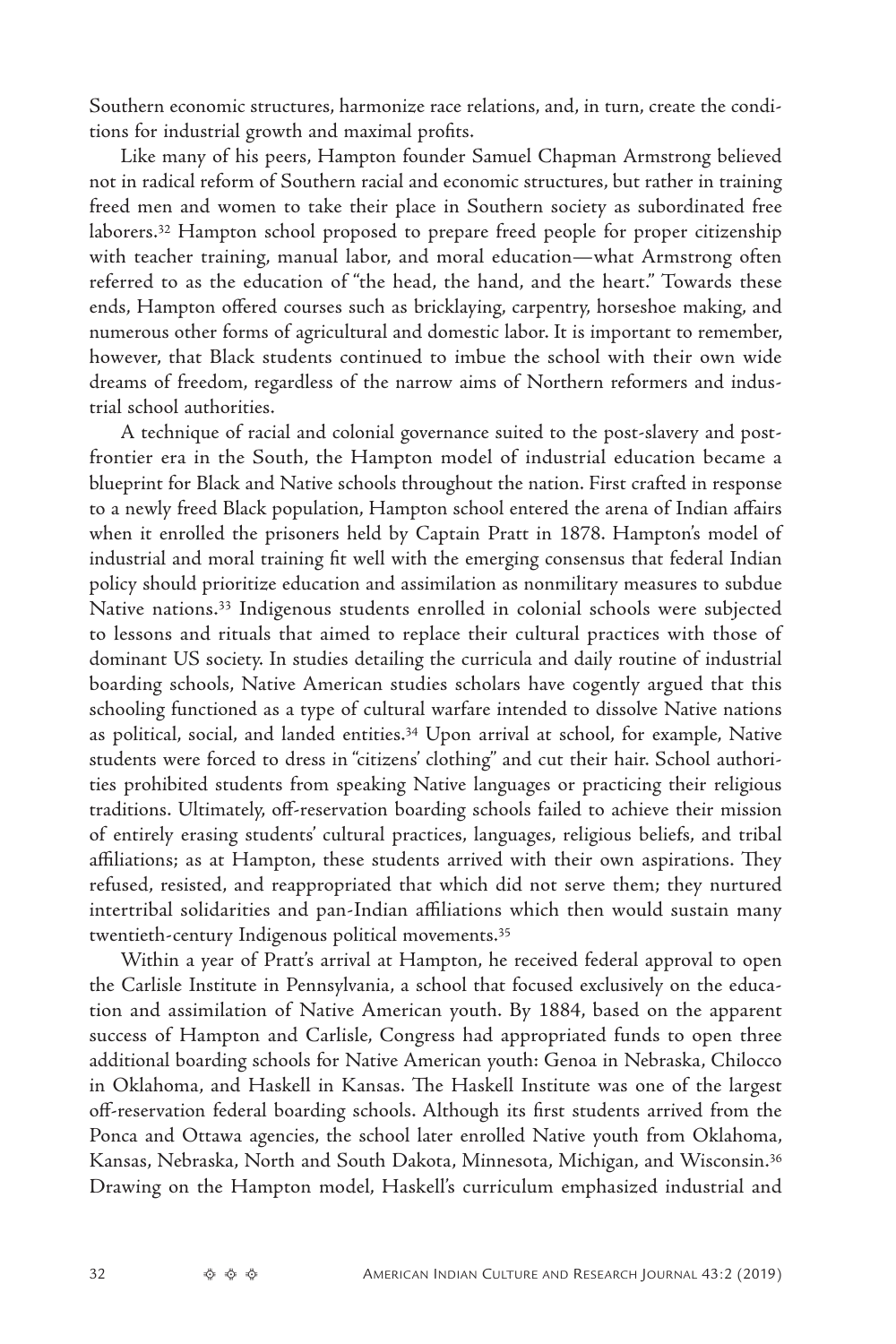<span id="page-8-0"></span>moral education: in addition to taking English language classes, students worked in the school kitchen, laundry, workshops, and fields.[37](#page-21-0)

Although Haskell did not follow Hampton in enrolling both Black and Indigenous students, both the towns of Lawrence, Kansas and Hampton, Virginia operated in comparable political and cultural environments shaped by histories of slavery, abolition, and forcible removal of Indigenous peoples.[38](#page-21-0) Hampton, for example, was once the location of an Algonquian village, and, later, of Civil War contraband camps.[39](#page-22-0) The town of Lawrence—founded by New England abolitionists as a bulwark against proslavery forces in the West—figures centrally in the violent conflicts over the extent of slavery and the nature of freedom that occurred in Kansas before, during, and after the Civil War[.40](#page-22-0) The region was also the site of a series of battles during the Plains Wars, as Native nations and the US government fought for control of territory in the 1850s and 1860s.[41](#page-22-0)

The close relationship between Hampton and Haskell was also forged by the regular attendance of authorities from both schools at two annual philanthropic conferences that discussed the apparent problems of African American and Native American life in and alongside the United States. Attendees of the Mohonk Conference of the Friends of the Indian (MCFI), first convened in 1883, debated the causes, consequences, and potential solutions to the so-called "Indian Problem." Delegates to the MCFI included current and former US politicians, philanthropists, religious leaders, scholars, and boarding school officials. The MCFI inspired the formation of the Mohonk Conference on the Negro Question (MCNQ) in 1890. This second conference similarly addressed itself to the resolution of the political and social tensions arising from Emancipation and the apparent shortcomings of Reconstruction. The proceedings of the Mohonk conferences make clear that Northern social reformers saw the "Indian Problem" and the "Negro Question" as comparable social issues which could be resolved by cultivating dominant ideologies of liberal individual subjectivity. Moreover, because school officials from Hampton and Haskell drew on the arguments made at the Mohonk Conferences in overseeing their respective institutions, these conference papers illuminate their conceptions of the Negro Problem, the Indian Problem, and industrial-moral education as the best means to resolve both.

# Character Building and the Exploitation of Racialized Labor

Rather than point to questions of citizenship, economic stratification, or sovereignty, attendees of the Mohonk conferences emphasized poor character as the cause of the so-called Negro and Indian problems. In their view, the political and economic struggles of Black and Native peoples were primarily the result of their moral constitution rather than enduring racial and colonial relationships. Former US President Rutherford B. Hayes argued, for example, that the degraded character of freed people caused them to live in conditions "compounded of ignorance, superstition, shiftlessness, vulgarity, and vice."[42](#page-22-0) Likewise, the impoverished conditions of reservations were attributed to the allegedly damaged character of Native people themselves. MCFI delegates suggested that federal Indian policy had fundamentally altered the internal constitution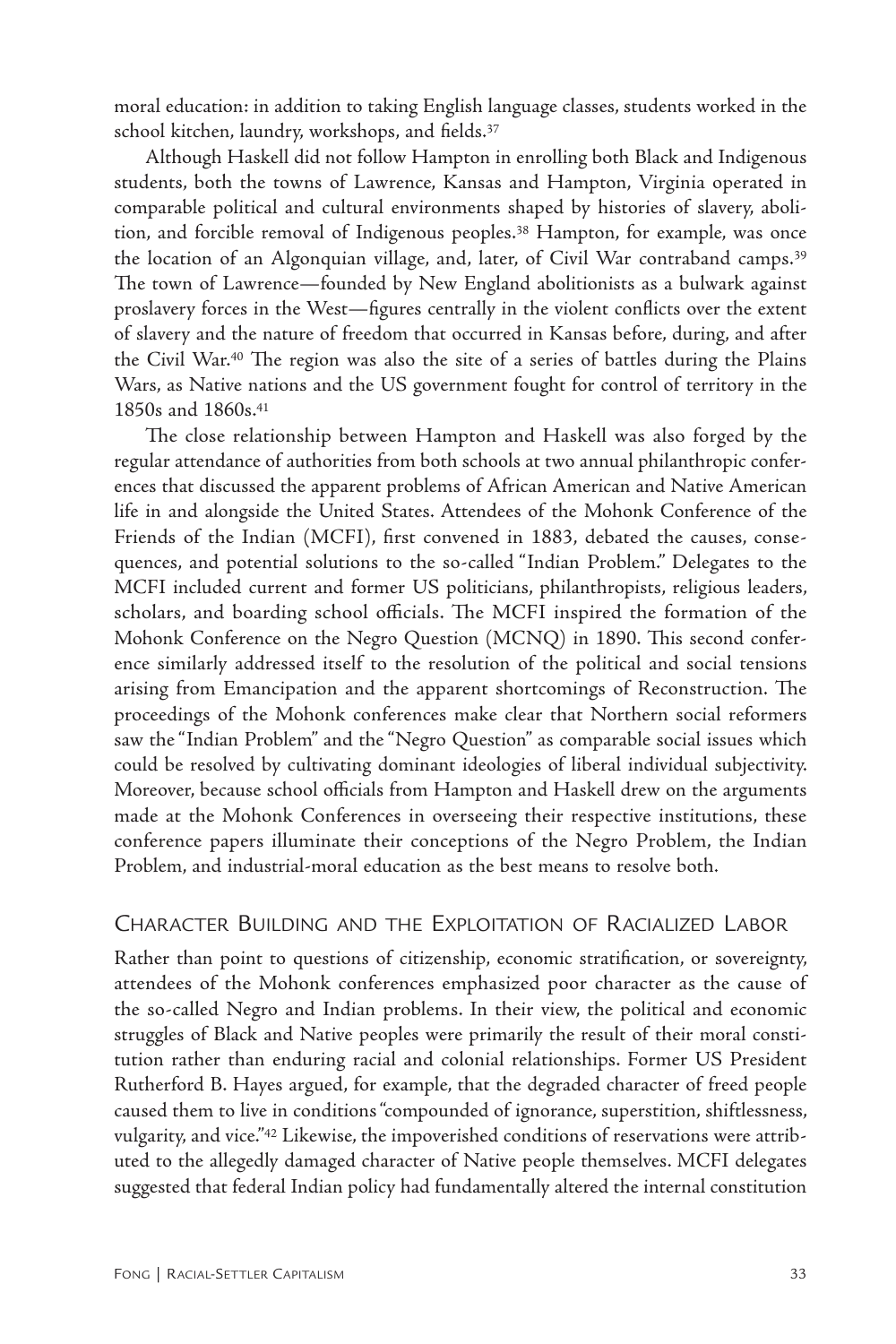<span id="page-9-0"></span>of Native people. An excerpt of proposed allotment legislation, for instance, contended that by issuing rations, the federal government deprived Native people of "the ordinary necessity for self-support.["43](#page-22-0) In this way, the reservation and allotment systems seemingly made "a pauper and a beggar" of the Native person[.44](#page-22-0) In their descriptions of the Indian Problem and the Negro Question as matters of flawed character, Northern social reformers figured the cultivation of an individual's will to labor as the solution to the large-scale social dislocations of the late nineteenth century.

Within the discursive field of social reform, allegations of shiftlessness and pauperism represented Black and Native people as something more than materially impoverished. According to historian Linda Gordon, late-nineteenth- and early-twentieth-century social reformers drew a distinction between poverty and pauperism. Poverty, a temporary lack of economic resources, might result from illness or lack of employment opportunities. Pauperism, on the other hand, described a "permanent, hereditary poverty caused by the loss of will, work ethic, thrift, responsibility, and honesty."[45](#page-22-0) An apparent unwillingness or refusal to work thus sat at the center of reformers' conception of poor character. In turn, reformers understood good character to emerge alongside an enthusiasm for and commitment to industrious labor. Mohonk delegates feared that neither Black nor Native people were sufficiently oriented towards productive labor. "Without compulsion," MCNQ delegate John Glen argued, "the love of idleness on the part of the Negro is so great that he will never work of his own will."[46](#page-22-0) Rather than coercing Black and Native people to work, however, advocates of industrial-moral education encouraged the "achievement of voluntary industry."[47](#page-22-0) Thus, the task of industrial boarding schools was to establish an internal compulsion to labor in both Black and Native students. The cultivation of an intrinsic orientation to labor appeared to at once fulfill the needs of US racial-settler capitalism and preclude the need for coercion to accrue land and labor.

Mohonk delegates and boarding school advocates proposed that industrial schooling was the most apt response to the problem of deficient character. They argued that a curriculum built around embodied labor would induce Black and Native students to develop the moral and ethical characteristics of normative citizens. Thus, Hampton and Haskell's manual labor curricula performed utilitarian and ideological functions: at once organizing student labor and also appearing as the basis for moral transformation. In a literal sense, the labor of students built both schools and maintained their daily operation. All students spent a part of each day working in the schools' workshops and fields. Students cleaned and repaired school facilities, ran the kitchens and laundries, tended to livestock and crops. They also manufactured leather goods, clothing, food stuffs, and woodwork for use by the school community and to be sold for profit. On its surface, manual labor fuels racial-settler capitalism by, first, providing embodied labor to maintain the operations of the institutions and, second, by funneling Black and Native students into the lower rungs of a racially stratified labor market.

Although training students in trades and industry was critical to establishing and sustaining both Hampton and Haskell, the purpose of the two schools' manual labor regimes exceeded the mastery of technical skill. School authorities approached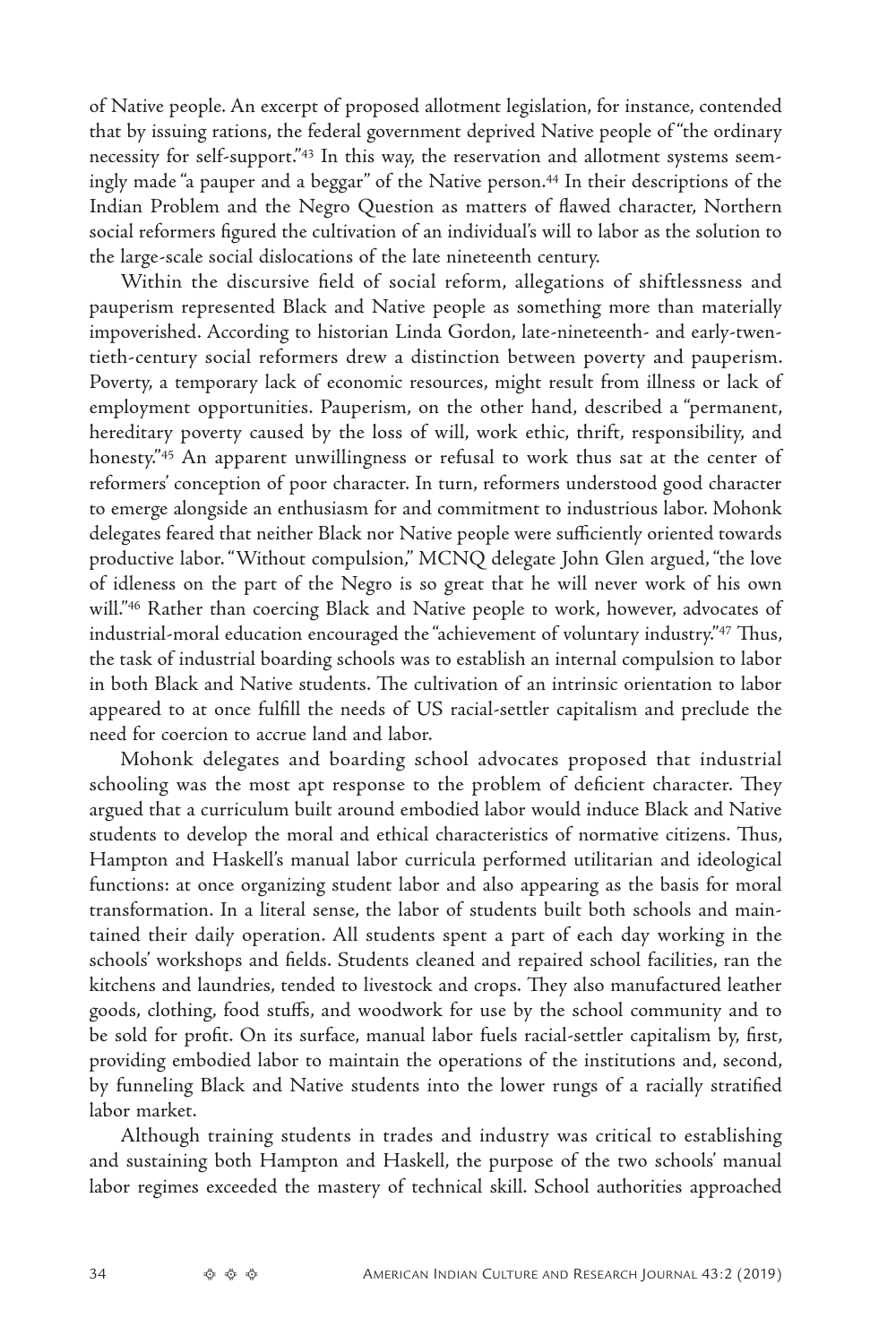<span id="page-10-0"></span>manual labor as something more than a pragmatic practice. Instead, they insisted that embodied labor would catalyze the moral transformation of Black and Native students such that they would develop an amenable orientation towards capitalist production and accumulation. According to Samuel Chapman Armstrong, the purpose of industrial schooling was to create opportunities for agricultural, mechanical, and domestic labor which would, more importantly, provide students the means to "support themselves and to develop character.["48](#page-22-0) Haskell Superintendent Charles Meserve similarly argued that the economic rewards of manual labor were a secondary concern. The material results of student labor were, he argued, "by far less important than the grander results in development of character, moral fiber, and spiritual growth."[49](#page-22-0) The purpose of character building thus surpassed the fulfillment of late-nineteenth-century labor demands. Rather, school authorities sought to craft workers driven to labor by the force of their own wills; to train laborers who not only *could* work but also whose internal ethics told them they *must* work. Thus, even as good character is advanced by manual labor, it exceeds embodied labor itself. School authorities constructed good character as a sign that students had internalized a moral orientation towards labor that would oblige them to work without external compulsion.

To reinforce the embodied lessons of manual labor and industrial training, Hampton and Haskell relied on their respective school newspapers to articulate the moral lessons of industriousness and good character. First published in 1872, Hampton's *Southern Workman* regularly printed short stories, prose, and editorial pieces reinforcing the notion that diligent labor was the foundation of a moral life. Haskell's *Indian Leader,* inaugurated in 1897, also reinforced this philosophy by animating the lessons encountered in the classroom and workshop through short stories, parables, and poetry. In an analysis of the Carlisle Institute's newspaper, Jacqueline Fear-Seagal suggests that the newspapers of residential boarding schools played a crucial role in providing students with interpretive frameworks for their experiences inside and outside of the institution. Living away from kin and community, and thus at some distance from the people who would have otherwise contributed to the development of students' belief systems, the school newspaper offered students a set of values through which to interpret their lives.<sup>50</sup> Through the narrative frameworks of their respective papers, Hampton and Haskell aimed to substitute the values and belief systems that students brought with them from home with the "creed and code" that animated the boarding school[.51](#page-22-0) By way of example, I include below a representative poem and editorial that elucidate two important aspects of the relationship between character building and embodied labor. The first, a poem extolling virtuous industry, illuminates the affective orientation that industrial-moral training sought to foster. The second, an editorial profiling Henry Ward Beecher, reveals how efforts to distinguish between the industrious and the lazy contributed to the reorganization of racial difference in the post-Civil War era.

In September 1897, Haskell's *Indian Leader* published "The Right Kind of Boy," a poem that modeled for readers the proper affective relationship to labor. Through the genre of poetry, readers encountered Haskell's aphorism that labor is an obligation to be met head-on and with conviction. In its opening stanza, the poem reveals the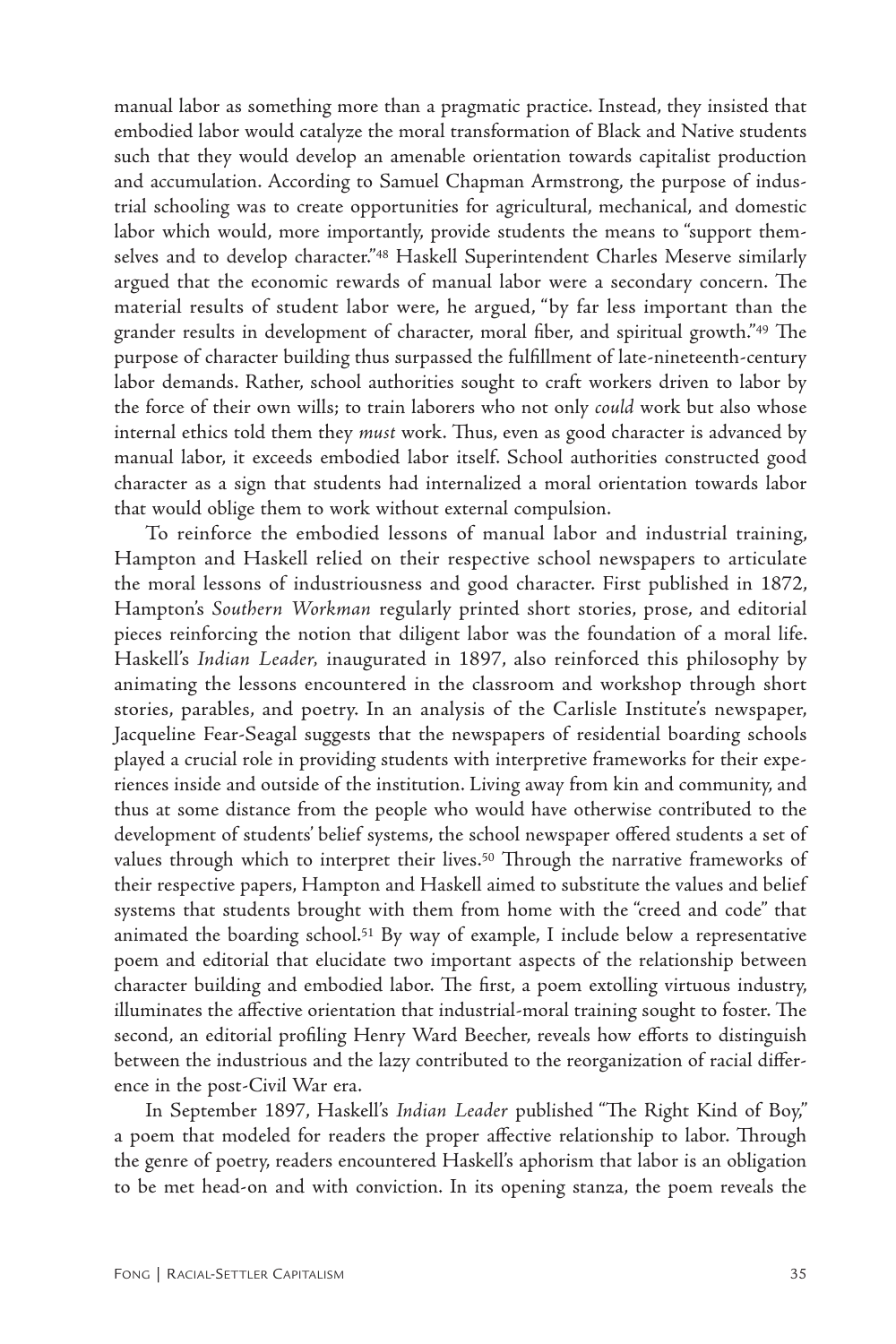<span id="page-11-0"></span>importance of one's internal orientation to labor in the cultivation of good character. The poem begins:

We need the boy who's not afraid To do his share of work; Who is never by toil dismayed And never tries to shirk.[52](#page-22-0)

This poem instructs readers that those with good character accept their obligation to work with courage and enthusiasm. The right kind of boy, or the proper subject, is unafraid of labor and does not shy away from the responsibility to work. The right kind of boy is not dismayed but rather stimulated and enlivened by the very act of labor. The right kind of boy does not sneak off or try to otherwise evade his responsibilities. Instead, he welcomes "his share" of the work, meeting his obligations with courage and resolution. The right kind of boy may go so far as to seek out opportunities to labor rather than shying away from them. The orientation to labor laid out in this poem was central to Haskell's conception of good character. School authorities sought to nurture an ethical orientation to labor that would compel students to direct their internal capacities towards productive labor without the need for force.

By developing an enthusiastic relationship to labor, school authorities proposed that Black and Native students would improve their character and, eventually, their socioeconomic standing. On the other hand, those individuals who did not develop such a relationship to labor would remain culpable for any political, economic, or social degradation they faced. In 1872, Hampton's *Southern Workman* published a profile on abolitionist and orator Henry Ward Beecher. The editorial content and excerpted speeches contained in this profile reinforced a distinction between the industrious person of good character and the degraded, lazy individual. Beecher's reprinted remarks establish a dissimilarity between the "man of influence"—a man who did not achieve his station "by sitting under the harrow of despondency"—and the "idle man" who had never "benefitted the world, his friends, or himself.["53](#page-22-0) Deepening his criticism of lethargic character, Beecher described the idle man as "prey to grief " and a "lazy do-little sort of vagabond, who hardly earns his bread and butter."[54](#page-22-0) Here the industrious worker is represented as an asset to himself and to society. The man who does not work is, in contrast, a drain on social resources and a threat to himself. Based on this sort of opposition, Hampton and Haskell authorities demarcated between valued and devalued life: those who labored diligently earned social status and material comforts while those uncommitted to hard work deserved what poverty and degradation might befall them.

Beyond attempting to fulfill late-nineteenth-century labor demands, the discourse of character building contributed to the revision of racial and colonial categories, replacing binary oppositions between Black/white and Native/settler with gradations of difference. A set of oppositions structured the ideology of character building, distinguishing between valued and devalued subject formations: industrious/lazy; moral/immoral; gender normative/gender nonnormative; Christian/non-Christian; and propertied/unpropertied. These binaries established differentiations between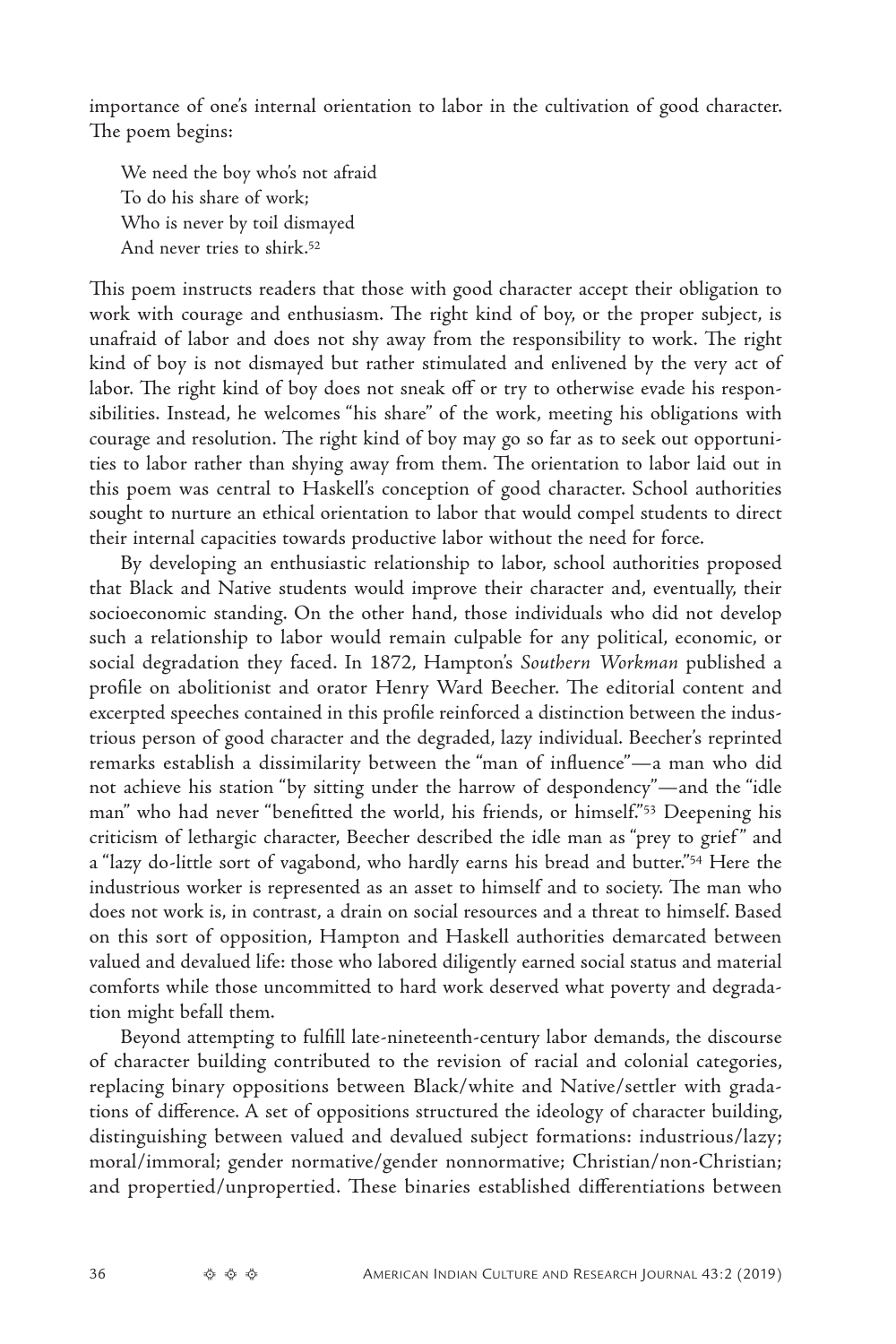<span id="page-12-0"></span>individuals who might otherwise be perceived as members of homogenous racialized and colonized populations. Through these seemingly nonracial binaries, school authorities crafted new gradations of racial and colonial difference. In place of monolithic representations of Black and Indigenous subjects, assessments of good character and industriousness allowed school authorities to distinguish between those Black or Native subjects who had oriented themselves towards racial-settler capitalism and those who had not. In this way, they established shades of racial difference arrayed along the lines of orientation to productive labor rather than phenotype alone[.55](#page-22-0) By differentiating between those who labor willingly and those who do not, character building reifies the devaluation of racialized life that is newly conceived as unproductive.

# Character Building and the Accumulation/Dispossession of Land

The cultivation of self-directed laborers was but one element of a character-building ideology that sought nonviolent means to incorporate Indigenous territories into the structures of racial-settler capitalism. At Hampton and Haskell, character building sutured industrious labor to the accumulation of private property by holding out the promise of land ownership as the rightful reward for a tireless work ethic. Despite the two schools' efforts to create a common desire to own land-as-property amongst Black and Native people, however, the political and legal structures of the era created uneven possibilities for property ownership. The ability to own land was, on the one hand, largely denied to African American people and, on the other, forcibly extended over Native nations. Land ownership figured centrally in the freedom dreams of enslaved and freed Black people, appearing as a material foundation upon which to establish autonomous and economically independent communities[.56](#page-22-0) Thus, when industrial school advocates such as Reverend Doctor W. H. Ward argued that Southern Black people had to be "infected with land hunger and become land-holders" to arrive at economic independence, he tapped into existing conceptions of Black freedom.[57](#page-22-0) Drawing on this association between land ownership and self-sufficiency, Hampton nurtured Black students' desires to become property owners. The desire to own land was, however, largely at odds with the realities of the Reconstruction Era and, later, the Jim Crow South. Throughout the late nineteenth and twentieth centuries, Southern policymakers and economic elites worked in concert to prevent African Americans from entering the propertied class.[58](#page-22-0)

Hampton's Black graduates thus entered a political-economic environment arranged to impede their aspirations to own land. In contrast, Hampton and Haskell's Indigenous students encountered a political-legal structure that encouraged land ownership for individual Native people, particularly after the passage of the 1887 Dawes General Allotment Act. Through allotment policy, social reformers aspired to create an Indigenous landowning class modeled on the American ideal of the yeoman farmer. The Dawes Act divided communally held reservation territories into individually owned plots of land which would be assigned to members of a given tribe. The division and sale of reservation land transformed collectively held territories into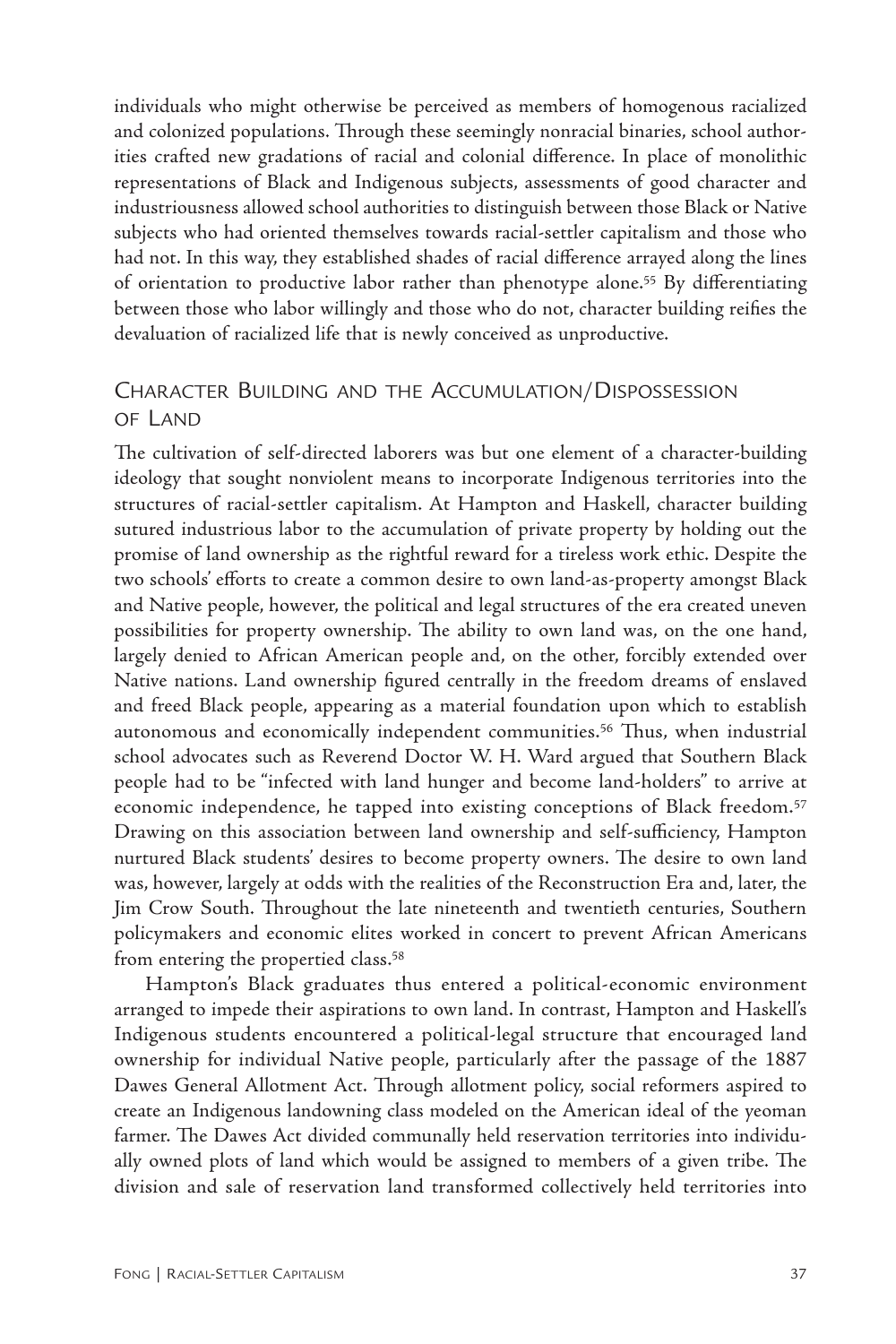<span id="page-13-0"></span>units of private property that could eventually be bought, sold, and leased on the open market[.59](#page-22-0)

Even when we read these divergent experiences of Black and Native property ownership as evidence of the uneven extension of citizenship rights in the late nineteenth century, we must remain wary of interpreting the allotment of Indigenous lands through the framework of civil rights. Although frequently described by latenineteenth-century social reformers as a measure to ensure the property rights of Native people, scholars widely interpret the Dawes Act as one iteration of a sustained effort to dispossess Native nations of communally held and treaty-protected lands.<sup>[60](#page-23-0)</sup> The formalization of individual land title through allotment overwrote the communal systems of land tenure upon which many Native nations articulated themselves as peoples. In this way, allotment facilitated the breakdown of tribal land bases and the incorporation of Indigenous lands into the extractive systems of racial-settler capitalism in the United States[.61](#page-23-0)

In addition to positioning industrious labor as the foundation of a moral life, Hampton's and Haskell's curricula upheld the performance of settler domesticity as an indication of good character. Female students were required to take courses that prepared them to become housewives and domestic laborers, such as domestic arts and sciences, physiology, and hygiene. The two schools' newspapers reinforced the lessons taught in these courses by publishing short stories and parables featuring young women endeavoring to maintain a "respectable" home. For instance, Haskell's school newspaper, the *Indian Leader*, published "What Two Girls Are Doing," a letter reporting on the lives of Mabel and Emma, two boarding school students who had returned home and were reunited with their parents. Both young women were diligently working to live according to the school's models of proper domesticity. Mabel (nation not specified) did her best to keep a clean, civilized home. She put the breakfast dishes away, swept the floor, and made the bed, even taking time to decorate the house by hanging paper flowers on the wall alongside "picture cards arranged in groups." Mabel took care of her physical appearance as well. She combed her hair and "dressed herself in a clean, pink calico dress.["62](#page-23-0) Emma, "a returned Santee girl," kept a similarly appointed home alongside her mother and father[.63](#page-23-0) In Emma's two-room home, "part of the ceiling and walls were covered with white muslin . . . to keep the mud plastering from crumbling and falling." The room was appointed with Emma's needlework, a "little shelf of books," neatly made beds, and a fire "burning brightly." [64](#page-23-0) These two girls, the letter suggests, had internalized the lessons of normative settler domesticity enforced in residential boarding schools. The physical arrangements of these girls' homes—the clean dishes, swept floors, neatly made beds, and sweetly decorated walls—signaled the transformation of their character, their progressive assimilation into settler norms, and their adoption of settler domesticity as the ideal way to live.

Mabel's and Emma's stories celebrate the success of the boarding school project. However, these stories also reveal educators' anxieties about the precarity of the cultural and subjective transformation they so greatly desired. Like many reformers of the day, boarding school officials feared that students returning to unreformed reservations would "go back to the blanket," the racially inflected metaphor for maintaining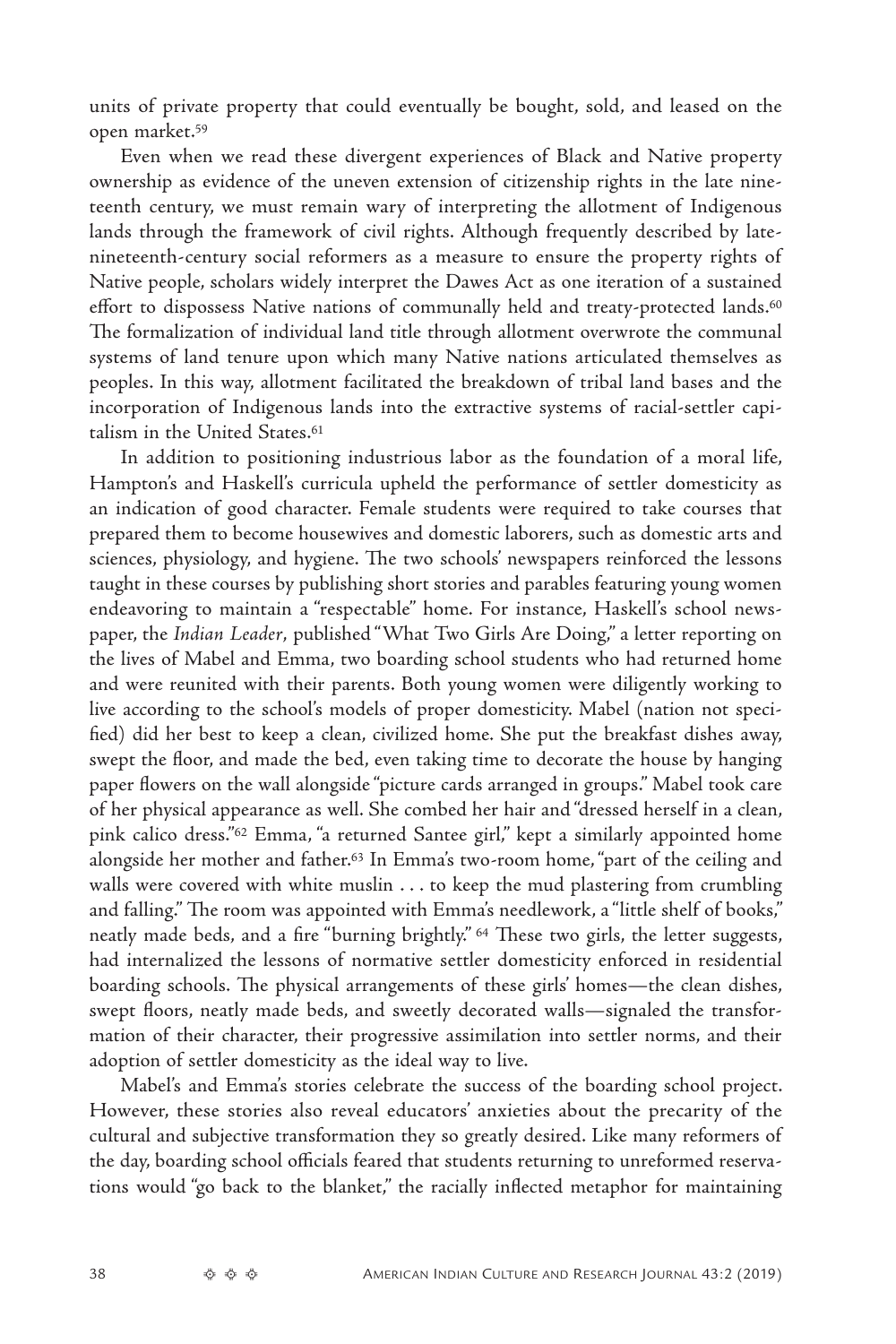<span id="page-14-0"></span>Native traditions despite settler schools' teachings. John Oberly, superintendent of Indian Schools, warned his peers that when students returned to reservations, they returned "to a social condition in which civilization must necessarily perish." On the reservation, he argued, "all the influences of family and race become active in the work of drafting them back to Indian life and Indian ways."<sup>65</sup> Seemingly, proximity to unassimilated family and peers enticed former students to return to the cultural forms, epistemologies, and embodied practices that the boarding school system was attempting to stamp out.

In Haskell's school newspaper letter, this fear was given physical form in the figure of Mabel's father, who appears as a sickly and degraded presence alongside the signs of "civilization" that marked her family home. The letter's author observed that some areas of the home "did not look quite so well" despite Mabel's best efforts: in a "dingy mud-lined" corner, her father lay resting on the floor. Remarking that "he may have been sick," the author notes that he was "very different from his daughter" as his generation had not had her "opportunities" to attend settler schools[.66](#page-23-0) By suturing together the man's ill health and his lack of sustained encounter with US cultures and knowledge systems, the author implies that uncivilized subjectivity has damaging physical manifestations. Perhaps if he had been to school like Mabel, the author suggests, "he would have been as interesting as she."<sup>67</sup> The possibility that her father's unreformed character may be a danger to Mabel is more troubling than his illness, although the letter notes that she, too, is sick with consumption. In the view of the letter's author, this "uncivilized" and sick father acts as an impediment to his daughter's efforts to meet the standards of normative settler domesticity and thus, acts as a hindrance to her performance of good character. Mabel's father—an unschooled man of a previous generation—appears as a sign of an unhealthy, slothful "Indianness" that threatens to derail the civilizing project of Indian education.

The apparent threat of Mabel's unschooled father to her health and her home echoes a belief held by a broad swath of social reformers and policymakers in the late nineteenth century: reservations acted as spatial impediments to the transformation of Indigenous cultures, epistemologies, and subjectivities. Rather than recognize reservation lands as treaty-protected territories that maintained Native nations as landed political entities in the aftermath of war, genocide, and forced removal, social reformers regarded them as roadblocks to the advance of civilization. C. C. Painter, for example, described the reservation boundary as "a wall which fences out law, civil institutions, and social order.["68](#page-23-0) Painter articulated the widely held conception of reservations as not only geographically separate from mainstream US society, but also culturally distinct. In the public imagination, reservations hampered the allegedly civilizing influence of dominant US culture and thus appeared to encourage the maintenance of Native traditions, knowledge systems, and social formations.

In this period, the allotment of reservation land gained favor among social reformers and policymakers as the wisest way break open reservations lands and thus to reorient the social and political life of Native nations. Secretary of the Indian Rights Association Herbert Welsh described the Dawes Act as the best means to "break down the walls which separate the Indian" from the world of civilized "thought and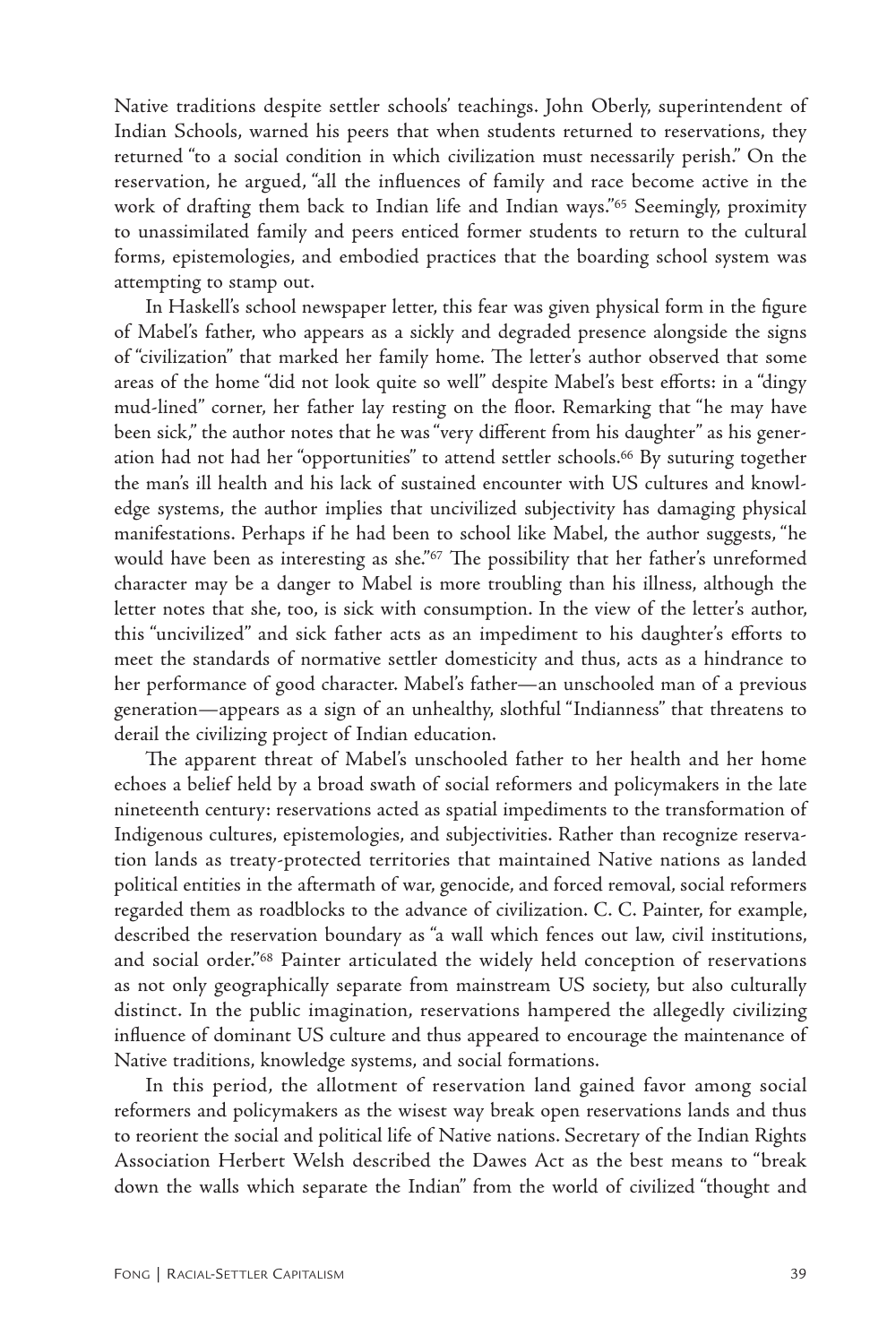<span id="page-15-0"></span>action." The division of reservation lands and the formalization of "permanent individual land tenure" would, he argued, clear the path toward civilization for Indigenous peoples[.69](#page-23-0) For many social reformers, the Dawes Act signified a turn away from US histories of violent conquest, and, as a result, the appearance of consent takes a central place in the narrative of allotment. Senator Henry Dawes argued that to effectively usher Native peoples into modern, civilized society, allotment could not be unilaterally imposed upon them. Instead, he argued, successful assimilation depended upon the cultivation of a desire to own land as property amongst Native people(s). Speaking before the 1886 MCFI, Dawes explained that "a farm is no blessing to the man who doesn't want it." Rather than "compel a man to take land," he suggested that a desire for land-as-property might be "enkindled" in Native subjects such that they would become land owners "through some agency" of their own.[70](#page-23-0) Thus, although allotment would eventually become compulsory, social reformers imagined that in ideal form, the policy would rely upon the desires and consent of Indigenous people themselves. In this formulation, the success of allotment policy hinged upon the ability of industrial boarding schools to cultivate the propertied desires of Native students.

As a pedagogical tool, Haskell's *Indian Leader* played a key role in the school's effort to nurture students' rejection of Indigenous cultural forms and, in turn, foster their desires to live as "civilized" people. "Ske-de-ke," a short story published in May 1897, told the story of a young Indigenous girl who underwent a subjective and cultural transformation through her time at boarding school. Without specifying the nation or territory of Ske-de-ke's origin, the author indicates that when she arrived, she wore "fringed leggings and beaded moccasins." Her "thick black hair was long and tangled" and her face was "not very clean." Within two days, Ske-de-ke's outward appearance had changed. Her tangled hair was now plaited in "smooth braids tied with bright ribbon." Her leggings and moccasins had been replaced with a dark blue dress and new shoes. Ske-de-ke's transformation continued over time and after five years at school, she was "well advanced in her studies," "could sew neatly," and could do "many other kinds of work" as well.<sup>71</sup> This narrative of transformation suggests that Ske-de-ke had successfully begun to conform to the school's conception of civilized subjectivity. She dressed in "citizens clothes," spoke English, appeared happy at school, and had become a skillful laborer. All appeared well until Ske-de-ke returned home to her reservation.

When Ske-de-ke's parents sent for her to return home after five years at school, "she went willingly enough." She "loved her father and mother," after all, and "wanted to see them again.["72](#page-23-0) However, when Ske-de-ke arrived home to her unschooled and unreformed family, she was dismayed and realized that she could not remain. At this point in the newspaper story, the narrative perspective shifts and grants the reader access to Ske-de-ke's internal thoughts: "The smoky teepee, the yelping dogs, the ill-prepared food and the general lack of cleanliness sickened her." Anxious to return to a more civilized space, she eventually convinced her parents to let her return to school where she was "happy once more with her beloved teachers, housemother and schoolmates." Again the author draws the reader into Ske-de-ke's mind, where we learn that "she now realized fully the difference cleanliness, energy and education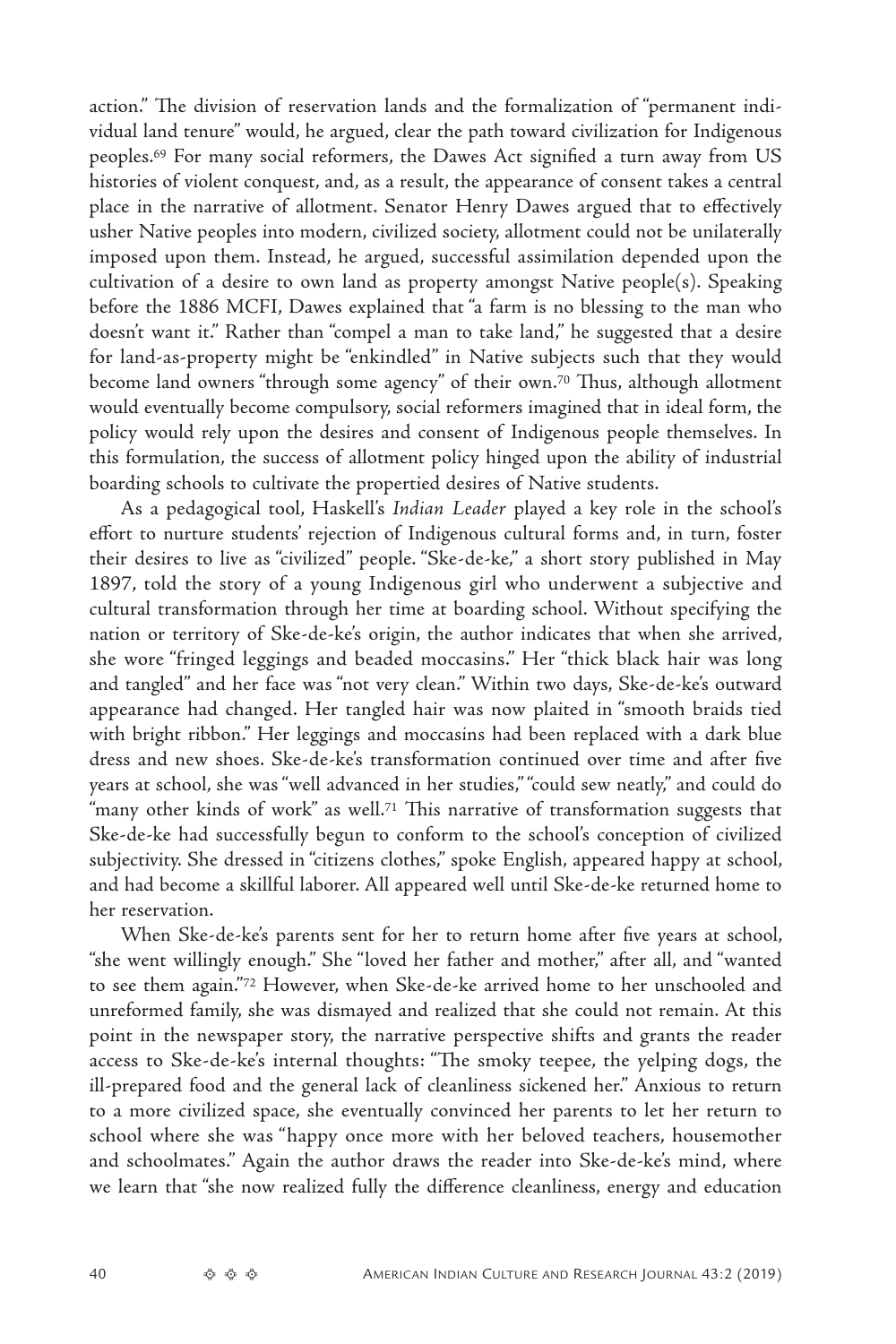<span id="page-16-0"></span>make. There was a better way and in that way she would live.["73](#page-23-0) This narrative representation of Ske-de-ke's internal monologue and affective response to both the teepee and the boarding school is critical to understanding how school authorities endeavored to develop students' desire to become part of civilized society. Amelia Katanski argues that this kind of narrative practice allows the unnamed and likely non-Native author to coopt the voice of a Native girl and thus "tells the readership exactly what to think.["74](#page-23-0) Claiming to represent the internal monologue of an Indigenous girl, the author provides what Katanski calls an "interpretive monologue" which instructs the reader to interpret the teepee and the boarding school as a signifier for uncivilized Indigenous socialities and the space of civilization, respectively[.75](#page-23-0) The rhetorical maneuvers of this short story reveal one of the ways that boarding school authorities encouraged Indigenous students to desire the cultural and spatial transformation of reservation territories.

By depicting reservation life as a hindrance to the perfection of civilized subjectivity, assimilation narratives contributed to school authorities' efforts to make allotment appear desirable and thus obtain the consent of Native students to abolish collective land title. Although allotment is not named explicitly, clearly it is the legislative and ideological foundation of the stories explored here, suggesting that cultural transformation is necessarily associated with the remaking of relationships to land. The two preceding stories illuminate school authorities' sense that industrial education and allotment policy operated in tandem with one another. Under the rubric of good character, school authorities constructed a framework of civilized subjectivity that depended on a foundation of property ownership to sustain it. Teachers first encouraged students to desire the trappings and ethics of civilized society, and second, warned that civilized lifestyles could not be sustained in settings where Indigenous lifeways and systems of land tenure persisted. Thus, the formalization of individual land title figured as the material basis upon which students could enact the civilized subjectivity learned at school. Policymakers construed allotment and industrial education as two necessary components of a larger effort to create the legal, economic, and cultural conditions which would facilitate the incorporation of Indigenous peoples and territories in the structures of racial-settler capitalism.

# **CONCLUSION**

Although manual labor and vocational training formed the foundation of both Hampton's and Haskell's programs, I argue that the primary aim of school authorities was not to improve students' technical knowledge and skill, but rather to craft the character of Black and Native students such that they might align their productive energies, desires, and aspirations with the land and labor imperatives of US racialsettler capitalism. In short, character building aimed to make land and labor available for exploitation through the cultivation of the individual. As the ethics of enslavement and conquest receded from the surface of public policy in the late nineteenth century, self making played an increasingly important role in the reorganization of racial-settler capitalism. In this context, the accumulation of land and labor appeared to rely on the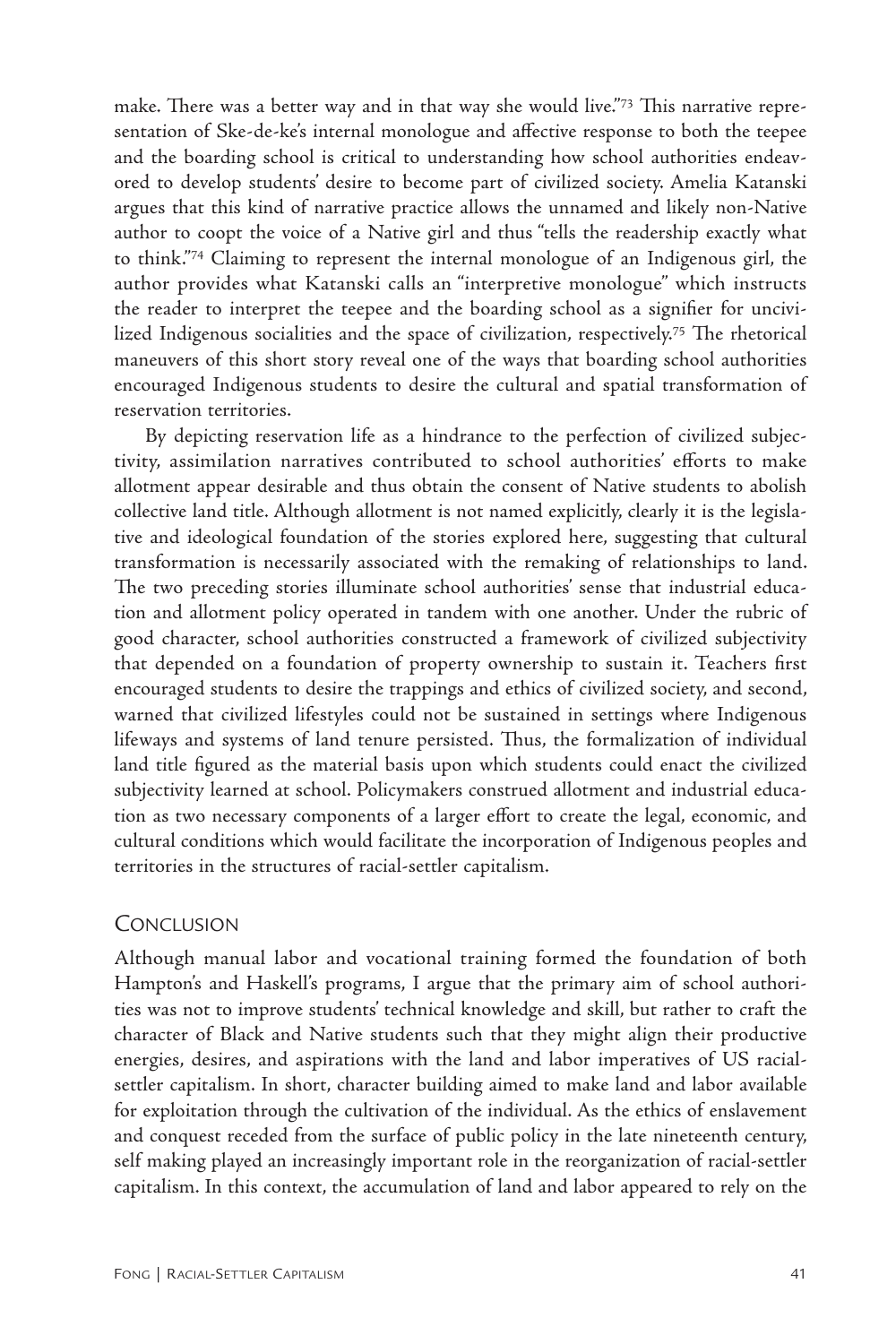<span id="page-17-0"></span>cultivation of consent and desire amongst Black and Indigenous people(s). Attending carefully to the moral elements of late-nineteenth-century industrial boarding schools reveals that beyond working to reorganize relations to labor and land, racial-settler capitalism seeks to rearrange relations to self, land, and others.

In their efforts to sustain public support for industrial-moral education, Hampton and Haskell authorities produced a prolific number of documents attesting to their success in developing the character of Black and Native students. Annual reports to Hampton's Board of Trustees and the Commissioner of Indian Affairs portrayed both schools as uncontested spaces where students willingly followed the lead of their teachers. Public documents such as school newspapers and self-published institutional histories testified to the good character of Hampton's and Haskell's propertied, selfsufficient graduates. In 1893, for example, Hampton published *Twenty-two Years' Work of the Hampton Normal and Agricultural Institute*, a narrative record that portrayed 723 former students as diligent workers and aspiring property owners[.76](#page-23-0) In 1920, Haskell's *Indian Leader* published a summary of a report compiled for the commissioner of Indian Affairs. In it, Superintendent Hervey B. Peairs indicated that of 348 former students, 345 successfully integrated the school's values into their lives, while only three appeared as "total failures.["77](#page-23-0)

Such documents make clear the authors' desires to portray industrial-moral education as an effective model for aligning Black and Native people with dominant US cultural mores. However, these same records also demonstrate that Hampton and Haskell's students consistently proved themselves unwilling to wholeheartedly adopt the logics and values that underwrote industrial schooling. Hampton's and Haskell's written records contain limited, but telling references to disciplinary measures which indicate that students continued to answer to desires and value systems at odds with those of school officials. Students regularly broke the rules by sneaking out of sexsegregated dormitories, smoking cigarettes, running away, and even setting fire to the school. Those who violated school rules faced an array of penalties, including corporal abuse, denial of meals, confinement to Hampton's dungeon or Haskell's guardhouse, expulsion from the school, or, in some instances at Haskell, being locked to a ball and chain[.78](#page-23-0) School officials' reliance on such extreme disciplinary measures makes clear the great lengths they went to in order to coerce students to abide by school rules and adopt the values they enforced.

Despite school authorities' efforts to showcase the success of character building in developing proper and productive subjects, evidence of other imaginaries seep through the institutional record. Hampton officials used the teaching career of Sarah Collins, for example, as evidence of the school's accomplishments. Born in 1863 in Baltimore, Collins graduated from Hampton in 1882. By 1893, she had been a teacher for six years, first in Virginia, then in Tennessee. Over the course of those years, Collins taught 250 students, ten of whom became teachers themselves. By the measure of school authorities, Collins was doing precisely what Hampton graduates were meant to do: spreading the gospel of industrial-moral training and doing her part to advance the acquisitive logics of character building.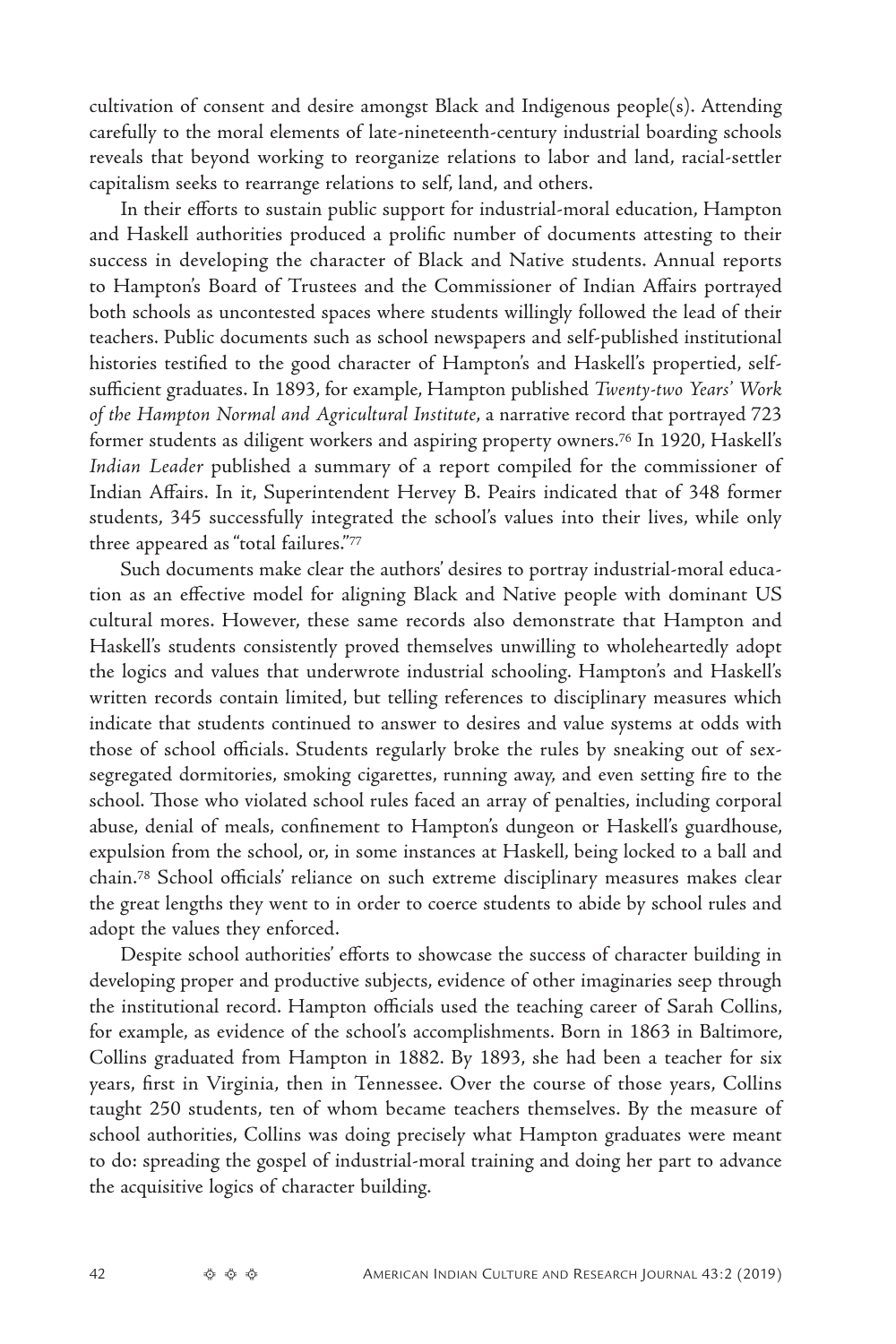<span id="page-18-0"></span>When Collins described her aim in life as "to do *well* whatever I find to do," she expressed her commitment to work diligently at the task before her[.79](#page-23-0) Although school authorities may have interpreted this assertion as a sign that Collins had fully integrated the school's conception of good character, her next words point to another set of ethics and conceptions of self. Describing the task she meant to "do well," Collins characterized her goals in life this way: "to grow broader and deeper in intellect, through reading and study; to keep my heart in sympathy with my fellow creatures and alive to its duties to them, and to make my life a contradiction to the idea that the Negro is low and groveling in sentiment and purpose."[80](#page-23-0) Collins expresses a determination to know more, perhaps of herself and perhaps of others. Her desire to grow deeper and wider in thought pushes against the narrowing effects of industrial-moral schooling that sought to limit the field of self-expression and self-understanding. Collins gestured to a life of study that expands knowledge and relation rather than confining life experience to racialized formations of capital.

Collins's desire to align her heart with others and to live in her duty to them veers away from the acquisitive and extractive logics of racial-settler capitalism. Her gesture towards "fellow creatures" suggests that Collins understood herself to exist in relation to forms of life beyond the human. Perhaps she envisioned herself in relation to the birds, the land, the air, the animals, and the water. Collins's words point to forms of relation routed through reciprocity rather than accumulation, extraction, and exploitation. She rejected the idea that Black life was "low and groveling," indicating that meaning and purpose inhered in racialized lives prior to and outside of racial-settler capitalism. Collins's words suggest desire to know more, to build relations with human and nonhuman others, and to affirm the dignity of racialized and colonized peoples.

Even as Collins appeared to adhere to Hampton's model of good character, her words point to something that escapes, that exceeds, that refuses to be contained. Like the Mohawk people who refuse the settler state's "gift" of citizenship, Sarah Collins refuses the terms of uplift bestowed upon her by benevolent social reformers and educators[.81](#page-23-0) Collins's words register a challenge to school authorities' narratives of emergence into liberal personhood from the depths of savagery and vice. From within the discursive frameworks established by school officials, Collins asserts a sense of self that refuses to accept the terms of racial degradation and salvation. Her words point to a conception of life and liveliness that operates not for the needs of capital, but for her fellow creatures. Sarah Collins reminds us that despite unrelenting efforts to reorganize social worlds and land upon which they are built, racial-settler capitalism is an always failing and incomplete project.

# *Acknowledgments*

I would like to thank Circe Sturm for shaping this special issue. Her inspired vision and thoughtful guidance have modeled capacious modes of intellectual exchange that point to new ways of thinking and being together. I am also grateful to the other contributors to this special issue for making space to bring our whole selves to the work. My thanks to the anonymous reviewers, as well as the editorial board and staff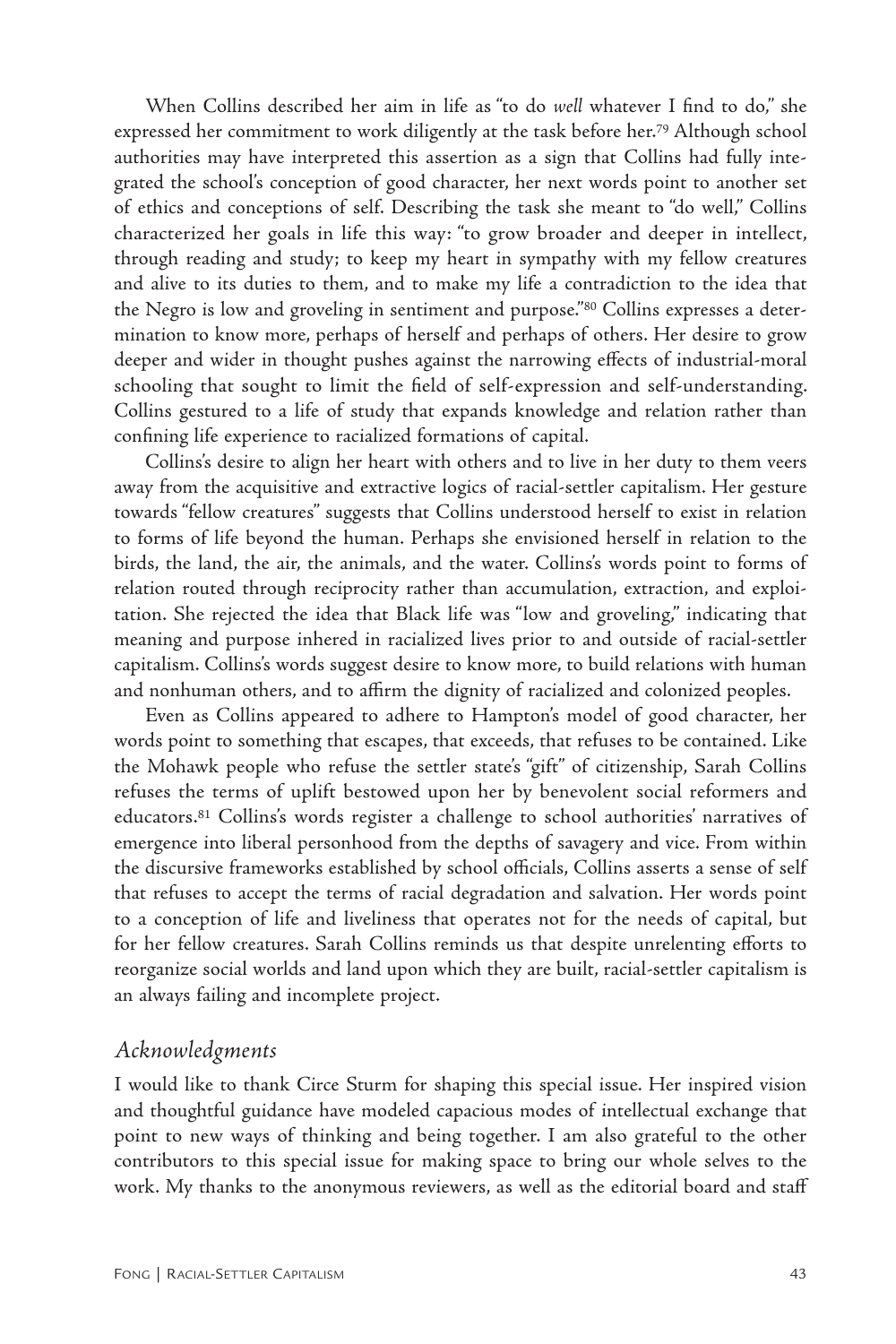<span id="page-19-0"></span>of the *American Indian Culture and Research Journal*, for making this volume possible. I give heartfelt thanks to Crystal Mun-hye Baik, Alicia Cox, Beth Piatote, Nic John Ramos, and SA Smythe, who generously shared their time and thoughts with me as I developed these arguments. For reading early versions of this article, my thanks are due to Nayan Shah and the students who participated in his AMST 701 course: Heidi Hong, Sabrina Howard, and Rebekah S. Park. For their ongoing support, I extend my sincere appreciation to Macarena Gomez-Barris, Chris Finley, and the members of the Indigeneity and Decolonization research cluster. I am grateful, always, to Jenny Hoang and Rosanne Sia for reading drafts and providing feedback. Lastly, I extend my deepest gratitude to my partner, Brady Thomas, for encouraging me and caring for me every step of the way.

### **NOTES**

[1.](#page-0-0) For more on the history and the legacy of the Carlisle Institute, see Jacqueline Fear-Seagal and Susan D. Rose, *Carlisle Indian Industrial School: Indigenous Histories, Memories, and Reclamations*  (Lincoln: University of Nebraska Press, 2016).

[2.](#page-0-0) Helen Ludlow, "An Indian Raid at Hampton Institute," Cora M. Folsom Manuscripts, Box 11, Indian Work at Hampton, Hampton University Museum Archives, Hampton University, Virginia. This shift was, of course, incomplete and uneven. Extralegal lynching and race riots marked the post-Reconstruction era, and wars against Native peoples on the Plains continued through the 1890s.

[3.](#page-1-0) For more on the convergences and divergences of racialization and colonization, see, for example: Jodi A. Byrd, *Transit of Empire: Indigenous Critiques of Colonialism* (Minneapolis: University of Minnesota Press, 2011); Iyko Day, "Being or Nothingness: Indigeneity, Antiblackness, and Settler Colonial Critique," *Critical Ethnic Studies* 1, no. 2 (2015): 102–21, [https://doi.org/10.5749/](https://doi.org/10.5749/jcritethnstud.1.2.0102) [jcritethnstud.1.2.0102](https://doi.org/10.5749/jcritethnstud.1.2.0102); J. Kēhaulani Kauanui, "Tracing Historical Specificity: Race and the Colonial Politics of (In)Capacity," *American Quarterly* 69, no. 2 (2017): 257–65, [https://doi.org/10.1353/](https://doi.org/10.1353/aq.2017.0019) [aq.2017.0019](https://doi.org/10.1353/aq.2017.0019); Tiffany Lethabo King, "New World Grammars: The 'Unthought' Black Discourses of Conquest," *Theory & Event* 19, no. 4 (2016): 1; Lisa Lowe, *The Intimacies of Four Continents* (Durham: Duke University Press, 2015); la paperson, *A Third University Is Possible* (Minneapolis: University of Minnesota Press, 2017); Jared Sexton, "The Vel of Slavery: Tracking the Figure of the Unsovereign," *Critical Sociology* 42, nos. 4–5 (2014), [https://doi.org/10.1177/0896920514552535;](https://doi.org/10.1177/0896920514552535) Frank Wilderson, *Red, White, and Black: Cinema and the Structure of U.S. Antagonisms* (Durham, NC: Duke University Press, 2010).

[4.](#page-1-0) Byrd, *Transit of Empire,* xxiv.

[5.](#page-1-0) Joanne Barker asks, "What difference does Indigenous territory make in political organizing and intellectual work . . . addressed to imperialism, racism, and debt? What does Indigenous territory demand differently of the pedagogy of political movements and the frameworks of critical theory? How does Indigenous territory change understandings of the relationships and responsibilities of knowing?" Joanne Barker, "Territory as Analytic: The Dispossession of Lenapehoking and the Subprime Crisis," *Social Text* 36, no. 2 (2018): 20, <https://doi.org/10.1215/01642472-4362337>.

[6.](#page-1-0) Byrd, *Transit of Empire*, xxiii.

[7.](#page-2-0) I draw on the relational approaches laid out by the Critical Ethnic Studies Editorial Collective in *Critical Ethnic Studies: A Reader* (Durham, NC: Duke University Press, 2016). A relational approach moves away from comparative perspectives that compartmentalize "human suffering into relatively discreet historical episodes and geographies" (2). Instead, relational analysis explores the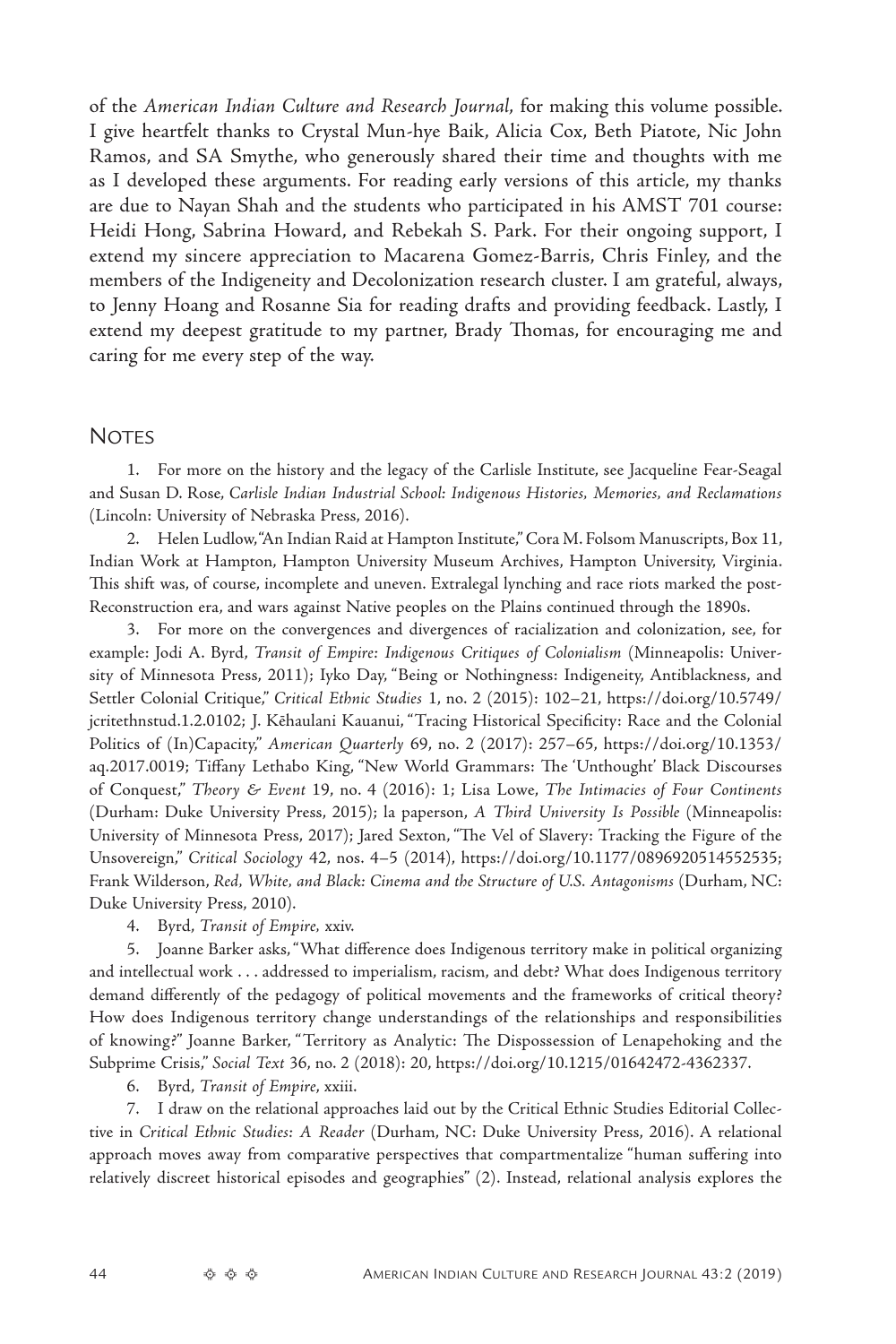<span id="page-20-0"></span>entanglements, overlaps, and divergences of racial slavery, (un)freedom, and settler (de)colonization to reveal how the history of the United States has been constituted through the simultaneous racialization of nonwhite people and the dispossession of Indigenous peoples.

[8.](#page-2-0) For an important example of how settler capitalism implicates both land and labor in Latin American settler states, see Shannon Speed, "Structures of Settler Capitalism in Abya Yala," *American Quarterly* 69, no. 4 (2017): 783–90, [https://doi.org/10.1353/aq.2017.0064.](https://doi.org/10.1353/aq.2017.0064)

[9.](#page-2-0) Saidiya Hartman, *Scenes of Subjection: Terror, Slavery, and Self-Making in Nineteenth-Century America* (New York: Oxford University Press, 1997), 116.

[10.](#page-2-0) Ibid.

[11.](#page-3-0) Thomas Biolsi, "The Birth of the Reservation: Making the Modern Individual Among the Lakota," *American Ethnologist* 22, no. 1 (February 1995): 29, [https://doi.org/10.1525/](https://doi.org/10.1525/ae.1995.22.1.02a00020) [ae.1995.22.1.02a00020.](https://doi.org/10.1525/ae.1995.22.1.02a00020)

[12.](#page-3-0) Ibid., 29.

[13.](#page-3-0) Ibid., 28.

[14.](#page-4-0) For a discussion of "unlimited war," see Roxanne Dunbar-Ortiz, *An Indigenous Peoples' History of the United States* (Boston: Beacon Press, 2015), 56–77.

[15.](#page-4-0) Melamed, "Racial Capitalism," *Critical Ethnic Studies* 1, no. 1 (2015): 78, [https://doi.](https://doi.org/10.5749/jcritethnstud.1.1.0076) [org/10.5749/jcritethnstud.1.1.0076.](https://doi.org/10.5749/jcritethnstud.1.1.0076)

[16.](#page-4-0) Ibid., 79.

[17.](#page-5-0) Ibid.

[18.](#page-5-0) Cedric Robinson, *The Making of the Black Radical Tradition* (Chapel Hill: University of North Carolina Press, 2000), 21.

[19.](#page-5-0) For more on the globalization of colonial relations, see Anibal Quijano, "Coloniality of Power and Eurocentrism in Latin America," *International Sociology* 15, no. 2 (2000): 215–32, [https://](https://doi.org/10.1177%2F0268580900015002005) [doi.org/10.1177/0268580900015002005;](https://doi.org/10.1177%2F0268580900015002005) and Sylvia Wynter, "1492: A New World View," in *Race, Discourse, and the Origin of the America: A New World View* (Washington, DC: Smithsonian Institution Press, 1995), 5-57.

[20.](#page-5-0) W. E. B. Du Bois, *Black Reconstruction in America* (New York: Free Press, 1998), 30.

[21.](#page-5-0) For more on the divergent strategies of accumulating racialized labor, see Lisa Lowe's discussion of coolie labor in *Intimacies of Four Continents* (Durham, NC: Duke University Press, 2015)*.*

[22.](#page-5-0) Nikhil Pal Singh, "On Race, Violence, and So-Called Primitive Accumulation," *Social Text*  34, no. 3 (2016): 31, [https://doi.org/10.1215/01642472-3607564.](https://doi.org/10.1215/01642472-3607564)

[23.](#page-5-0) For more on the theorization of capitalist accumulation as Indigenous dispossession, see Glen Coulthard, *Red Skin, White Masks: Rejecting the Colonial Politics of Recognition* (Minneapolis: University of Minnesota Press, 2014)*.*

[24.](#page-5-0) Melamed, "Racial Capitalism," 76.

[25.](#page-5-0) Coulthard, *Red Skin, White Masks,* 56.

[26.](#page-5-0) Jodi Byrd, Alyosha Goldstein, Jodi Melamed, and Chandan Reddy, "Predatory Value: Economies of Dispossession and Disturbed Relationalities," *Social Text* 36, no. 2 (2018): 2, [https://](https://doi.org/10.1215/01642472-4362325) [doi.org/10.1215/01642472-4362325.](https://doi.org/10.1215/01642472-4362325)

[27.](#page-5-0) Joanne Barker, "Territory as Analytic: The Dispossession of Lenapehoking and the Subprime Crisis," *Social Text* 36, no. 2 (2018): 34, <https://doi.org/10.1215/01642472-4362337>.

[28.](#page-5-0) Macarena Gomez-Barris elaborates on the concept of extractive capitalism in *The Extractive Zone: Social Ecologies and Decolonial Perspectives* (Durham, NC: Duke University Press, 2017).

[29.](#page-6-0) Two notable exceptions to this are Donal Lindsey, *Indians at Hampton Institute, 1877–1923* (Champaign: University of Illinois Press, 1994) and Kim Warren, *The Quest for Citizenship: African*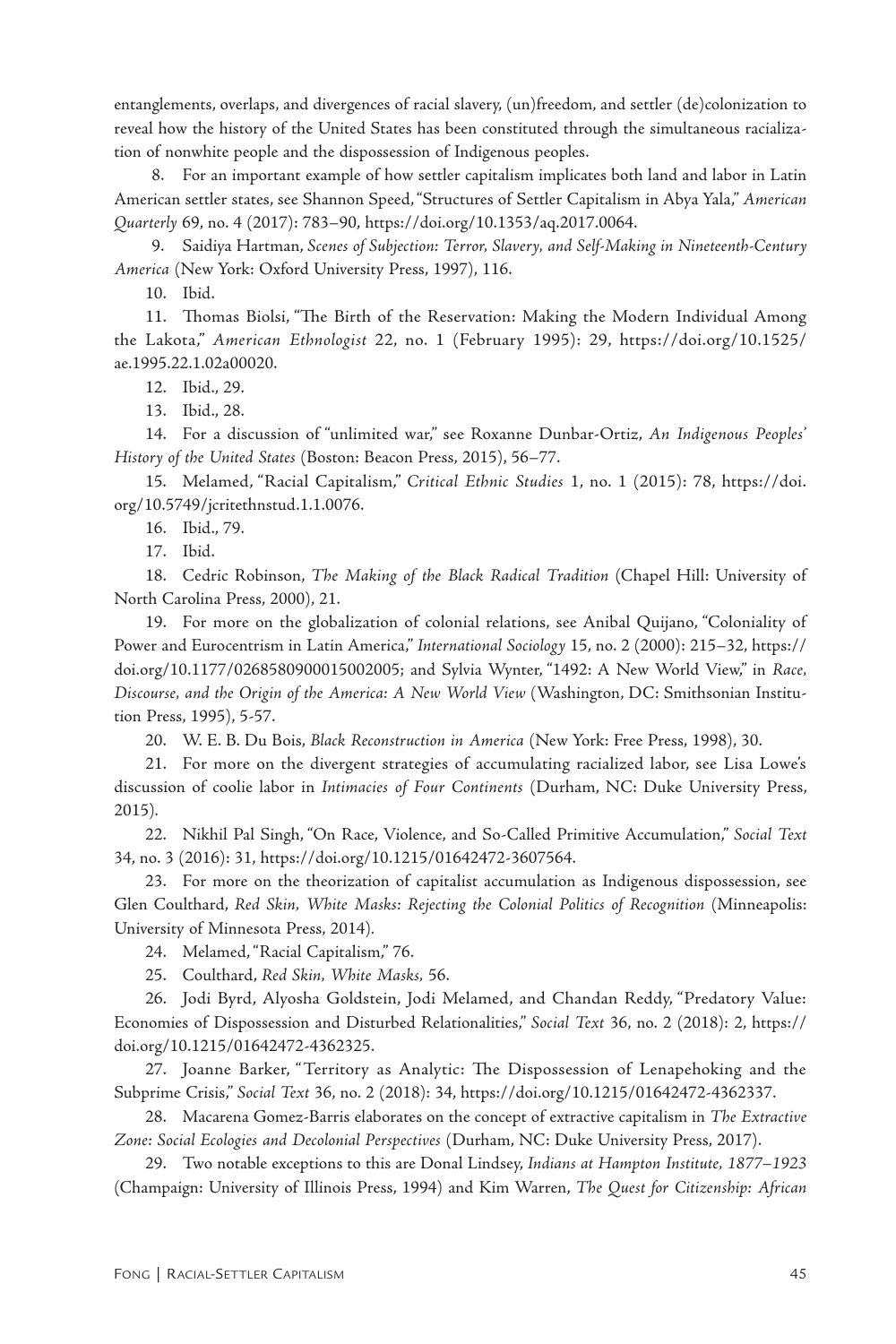<span id="page-21-0"></span>*American and Native American Education in Kansas, 1880–1935* (Chapel Hill: University of North Carolina Press, 2010).

[30.](#page-6-0) Ronald E. Butchart, *Schooling the Freedpeople: Teaching, Learning, and the Struggle for Black Freedom, 1861–1876* (Chapel Hill: University of North Carolina Press, 2013); Hilary Green, *Educational Reconstruction: African American Schools in the Urban South, 1865–1890* (New York: Fordham University Press, 2016); Heather Williams, *Self-Taught: African American Education in Slavery and Freedom* (Chapel Hill: University of North Carolina Press, 2007).

[31.](#page-6-0) Eric Anderson and Alfred A. Moss, Jr., *Dangerous Donations: Northern Philanthropy and Southern Black Education, 1902–1930* (Columbia: University of Missouri Press, 1999); James D. Anderson, *The Education of Blacks in the South* (Chapel Hill: University of North Carolina Press, 1998); W. E. B. Du Bois and David Levering Lewis, *Black Reconstruction in America, 1860–1880* (New York: Free Press, 1998); Eric Foner, *Reconstruction Updated Edition: America's Unfinished Revolution, 1863–1877* (New York: Harper Perennial Modern Classics, 2014); Jacqueline Jones, *Soldiers of Love and Light: Northern Teachers and Georgia Blacks, 1865–1873* (Athens: University of Georgia Press, 2004); William H. Watkins, *The White Architects of Black Education: Ideology and Power in America, 1865–1954* (New York: Teachers College Press, 2001).

[32.](#page-7-0) For more on the founding of the Hampton Institute and Samuel Chapman Armstrong's educational philosophies, see Robert F. Engs, *Educating the Disfranchised and Disinherited: Samuel Chapman Armstrong and Hampton Institute, 1839–1893* (Knoxville: University of Tennessee Press, 1999); Lindsey, *Indians at Hampton Institute*; Jacqueline Fear-Seagal, "Samuel Chapman Armstrong— Educator of Backward Races," in *White Man's Club: School, Race, and the Struggle of Indian Acculturation* (Lincoln: University of Nebraska Press, 2009); William Watkins, "General Samuel Chapman Armstrong," *The White Architects of Black Education*.

[33.](#page-7-0) Frederick E. Hoxie, *A Final Promise: The Campaign to Assimilate Indians, 1880–1920*  (University of Nebraska, 2001); Beth Piatote, *Domestic Subjects: Gender, Citizenship, and Law in Native American Literature* (New Haven: Yale University Press, 2013).

[34.](#page-7-0) David Wallace Adams, *Education for Extinction: American Indians and the Boarding School Experience, 1875–1928* (Lawrence: University Press of Kansas, 1995); Ward Churchill, *Kill the Indian, Save the Man: The Genocidal Impact of American Indian Residential Schools* (San Francisco: City Lights, 2004); Clyde Ellis, *To Change Them Forever: Indian Education at the Rainy Mountain Boarding School, 1893–1920* (Norman: University of Oklahoma Press, 2008).

[35.](#page-7-0) Brenda J. Child, *Boarding School Seasons: American Indian Families, 1900–1940* (Lincoln: University of Nebraska Press, 1998); Michael C. Coleman, *American Indian Children at School, 1850–1930* ( Jackson: University Press of Mississippi, 2007); K. Tsianina Lomawaima, *They Called it Prairie Light: The Story of Chilocco Indian School* (Lincoln: University of Nebraska Press, 1995); Tsianina Lomawaima, Brenda J. Child, and Margaret L. Jacobs, *Away from Home: American Indian Boarding School Experiences, 1879–2000* (Phoenix, AZ: Heard Museum, 2000); Clifford E. Trafzer, Jean A. Keller, and Lorene Sisquoc, *Boarding School Blues: Revisiting American Indian Educational Experiences* (Lincoln, NE: Bison Books, 2006).

[36.](#page-7-0) Myriam Vuckovic, *Voices from Haskell: Indian Students Between Two Worlds, 1884–1928* (Lawrence: University Press of Kansas, 2008), 34.

[37.](#page-8-0) Reverend William P. Ames, "Highlights of Haskell: A Brief Sketch of the Half Century of Indian Education at Haskell, Lawrence, Kansas" (1936), Haskell Indian Nations University Museum and Cultural Center Archives, Haskell Indian Nations University,

[38.](#page-8-0) Although Haskell is not commonly understood as a biracial school, its student body was comprised of individuals from an array of Native nations. Its first class of pupils, for example, included Ponca, Cheyenne, Arapaho, and Pawnee students. See Vučković, *Voices from Haskell*, 20.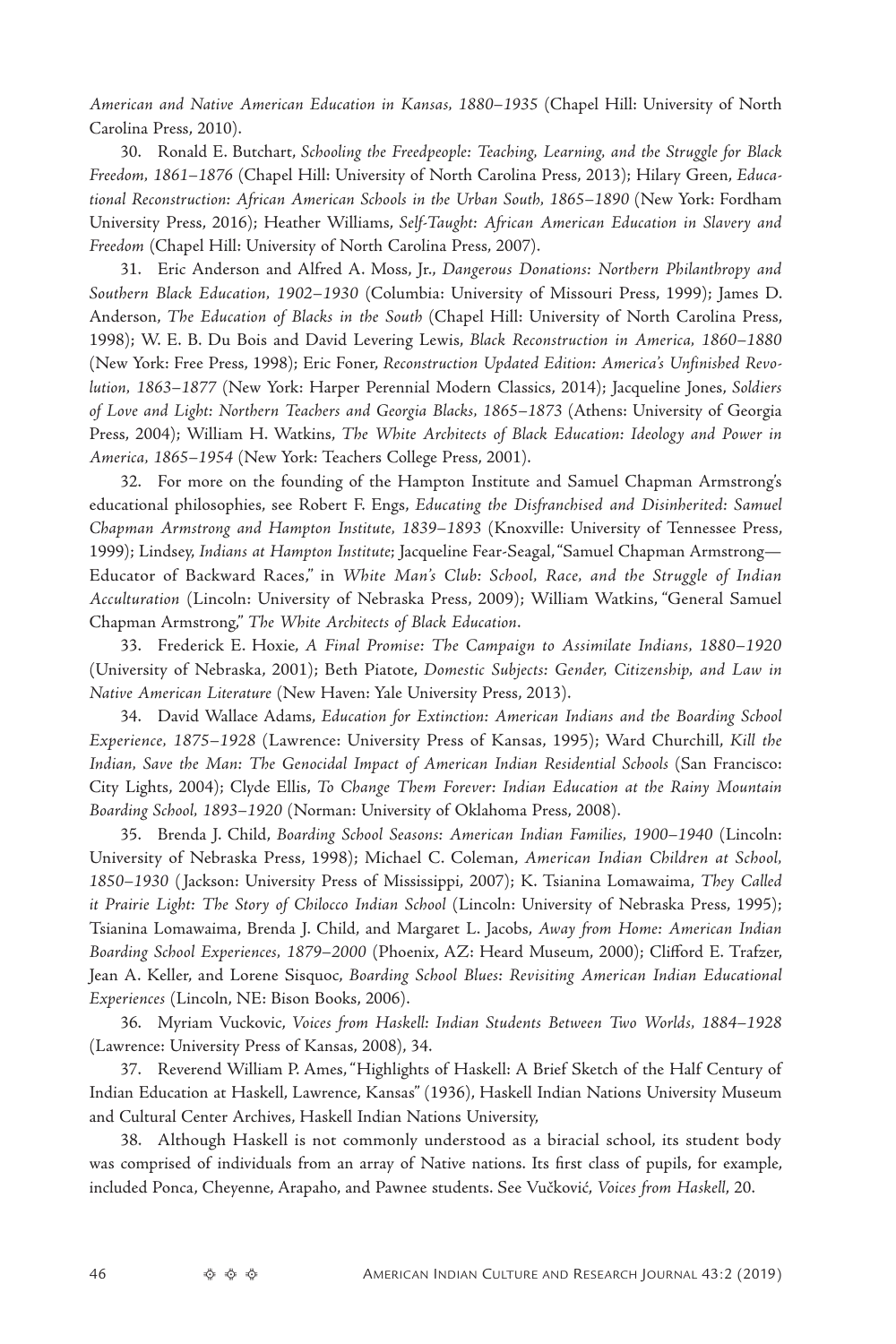<span id="page-22-0"></span>[39.](#page-8-0) Robert Engs, *Freedom's First Generation: Black Hampton, Virginia 1861–1890* (New York: Fordham University Press, 2004).

[40.](#page-8-0) Eric P. Anderson, "Reformers Revealed: American Indian Progressives at Haskell Institute, Lawrence, Kansas, 1884–1909," PhD diss., University of Kansas, 2009, 73.

[41.](#page-8-0) Wilcomb E. Washburn and Robert M. Utley, *Indian Wars* (New York: Mariner Books, 2002).

[42.](#page-8-0) Conference Proceedings, First Mohonk Conference on the Negro Question, 1890, 10. All conference proceedings cited hereafter are available through the Library of Congress Microform & Electronic Resources Center.

[43.](#page-9-0) Conference Proceedings, Mohonk Conference of the Friends of the Indian, 1884, 8.

[44.](#page-9-0) Conference Proceedings, Mohonk Conference of the Friends of the Indian, 1885, 15.

[45.](#page-9-0) Linda Gordon, *Heroes of Their Own Lives: The Politics and History of Family Violence— Boston, 1880–1960* (Champaign: University of Illinois Press, 2002), 62.

[46.](#page-9-0) Conference Proceedings, Second Mohonk Conference on the Negro Question, 1891, 76.

[47.](#page-9-0) Conference Proceedings, First Mohonk Conference on the Negro Question, 1890, 131.

[48.](#page-10-0) Ibid., 14.

[49.](#page-10-0) United States Office of Indian Affairs, *Annual Report of the Commissioner of Indian Affairs, 1892,* 666.

[50.](#page-10-0) Fear-Seagal, *White Man's Club*, 219.

[51.](#page-10-0) Ibid., 207.

[52.](#page-11-0) *Indian Leader* 1, no. 8 (September 1897): 1. All issues of the *Indian Leader* cited hereafter available at Haskell Indian Nations University Library, Haskell Indian Nations University, Lawrence, KS.

[53.](#page-11-0) *Southern Workman* 1, no. 3 (March 1872): 4. Hampton University Museum Archives, Hampton University, KS.

[54.](#page-11-0) Ibid.

[55.](#page-12-0) For a twentieth-century example of the rearticulation of racial difference through apparently nonracial categories, see Nic John Ramos, "Poor Influences and Criminal Locations: Los Angeles's Skid Row, Multicultural Identities, and Normal Homosexuality," *American Quarterly* 71, no. 2 (2019): 541–67, [https://doi.org/10.1353/aq.2019.0042.](https://doi.org/10.1353/aq.2019.0042)

[56.](#page-12-0) Karen Cook Bell, *Claiming Freedom: Race, Kinship, and Land in Nineteenth-Century Georgia*  (Columbia: University of South Carolina Press, 2018); Charles L. Flynn, Jr., *White Land, Black Labor: Caste and Class in Late-Nineteenth Century Georgia* (Baton Rouge: Louisiana State University Press, 1999); Edward Magdol, *A Right to the Land: Essays on the Freedmen's Community* (Westport, CT: Praeger, 1977); Erik Mathisen, "It Looks Much Like Abandoned Land: Property and the Politics of Loyalty in Reconstruction Mississippi," in *After Slavery: Race, Labor, and Citizenship in The Reconstruction South*, ed. Bruce E. Baker and Brian Kelley (Gainesville: University Press of Florida, 2013); and Loren Schweninger, *Black Property Owners in the South, 1790–1915* (Champaign: University of Illinois Press, 1997).

[57.](#page-12-0) Conference Proceedings, Second Mohonk Conference on the Negro Question, 1891, 108.

[58.](#page-12-0) Magdol, *A Right to the Land*, 142; Brian Sawers, "Property Law as Labor Control in the Postbellum South," *Law and History Review* 33, no. 2 (2015): 351–76, [https://doi.org/10.1017/](https://doi.org/10.1017/S0738248015000012) [S0738248015000012](https://doi.org/10.1017/S0738248015000012).

[59.](#page-13-0) Each enrolled and eligible member of the tribe was assigned an allotment, formalizing their status as sole legal owner. Once all members of the tribe were allotted, "surplus" lands remaining within the reservation boundaries were sold to settlers and land speculators. The federal government held the profits of these sales in trust for the education and "civilization" of the tribe. The federal government held the deed for allotted lands in trust for twenty-five years, ostensibly to prevent Native